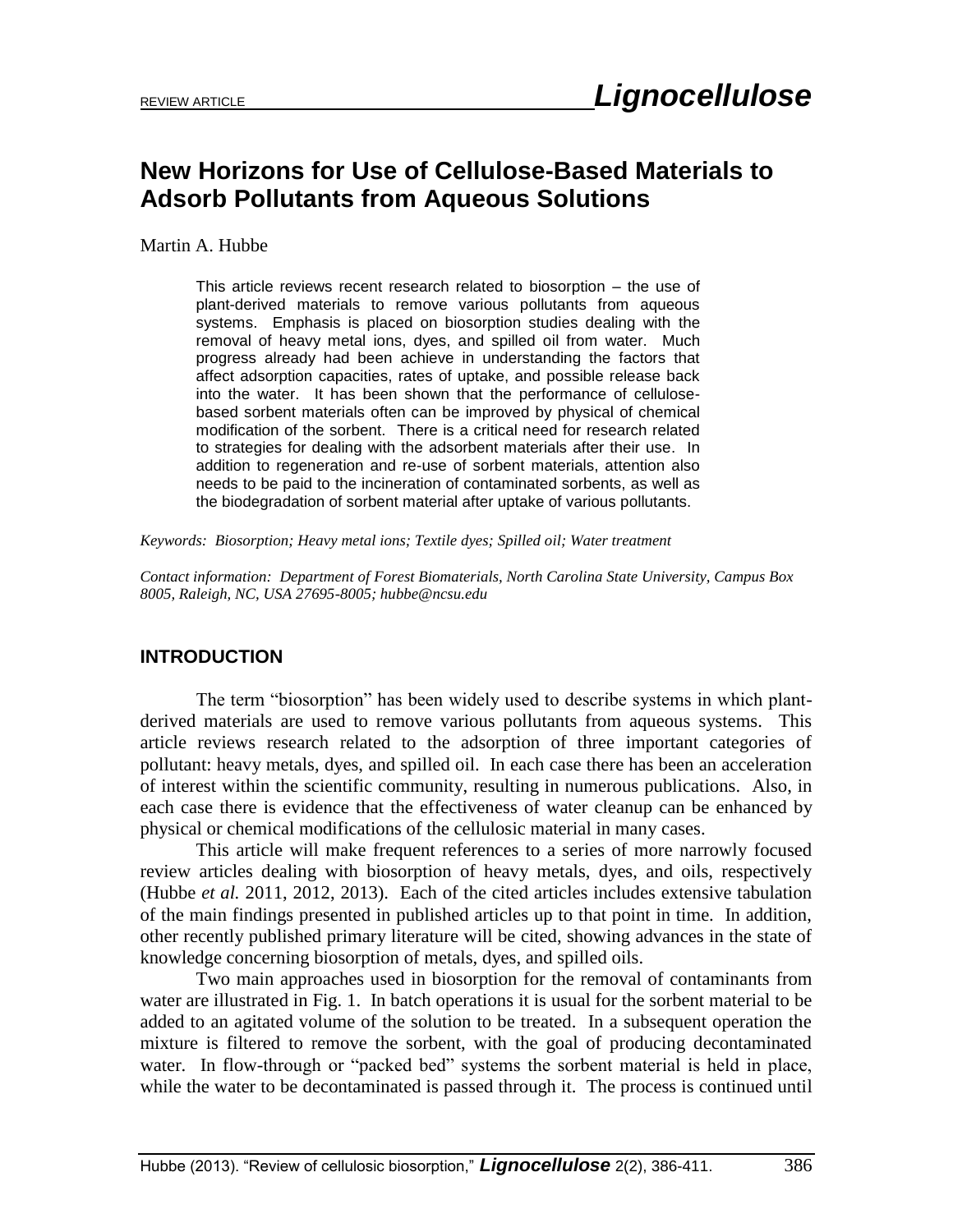the concentration of contaminant in the emerging stream begins to rise. At that point the sorbent material is either replaced or regenerated.



**Fig. 1.** Schematic representations of two main schemes used for biosorption of pollutants from contaminated waters

To a large degree, the step of getting the target pollutants to adsorb onto the surfaces of cellulosic materials – and thus get them to be removed from the water – has already been solved through use of a wide range of plant-derived byproducts, either asreceived or in chemically modified form. Modification strategies, including not only chemical modification but also mechanical treatments, torrefaction, pyrolysis, and activation of carbonaceous byproducts from cellulosic materials have been shown to increase the sorption efficiencies in numerous cases (Babel and Kumiawan 2003; Dias *et al.* 2007; O'Connell *et al.* 2008; Hubbe *et al.* 2012). However, the fact remains that biosorption technology is still very far from being fully implemented at an industrial or municipal level. Clearly there are some practical as well as theoretical barriers that are inhibiting the deployment of systems that have appeared highly promising according to the results of many academic studies.

# **KEY CHALLENGES FACING BIOSORPTION TECHNOLOGIES**

The toxic nature of various water-soluble metal species, various dyes, and various spilled oils have been shown in past work (Aguilera *et al.* 2010; DeLaune and Wright 2011). Despite efforts to minimize such releases, the accelerating development of modern technology has tended to increase the amounts of such toxins in the worlds waterways and supplies of fresh water intended for various applications.

When academic scientists are looking for suitable topics by means of which to train the next generation of researchers, biosorption studies can appear to offer many attractive features. In the first place, idealistic students appreciate the opportunity to devote their efforts to the resolution of important environmental problems. Secondly, such efforts can be focused on whatever types of industrial pollutants that happen to be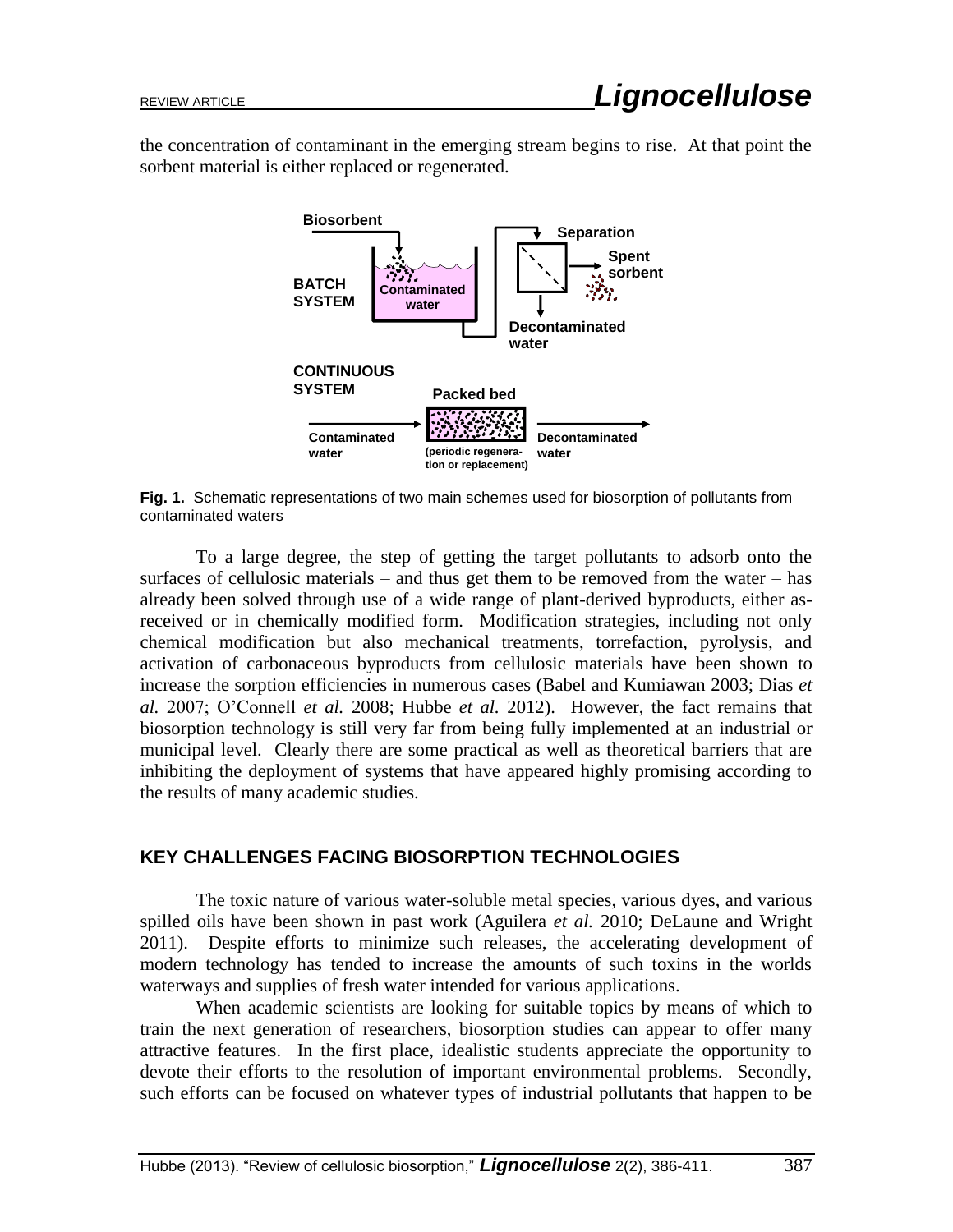prevalent in a given region. Likewise, the work can be presented as a way to make advantageous use of selected regionally available cellulosic byproducts that somebody has regarded as "waste". In the course of modifying the cellulosic substrate, students can learn some advanced chemical strategies, various statistical analysis methods, the use of rate expressions, and concepts related to adsorption isotherms. As a result of this combination of favorable circumstances, there has been an outpouring of individual studies of biosorption, and there has been a seemingly almost random pairing between the target pollutants and the nature of the biosorbent materials considered in different studies. In view of the great amount of work already done, this appears to be a good time to address some critical challenges that may be slowing down the pace and effectiveness of implementation of bioremediation technologies at a commercial level.

## **The Diverse Nature of Natural Cellulosic Materials**

A key challenge, which appears often to have been overlooked in the course of studies of biosorption of pollutants, involves the huge diversity of naturally available cellulosic materials, as well as their underutilized byproducts. Even before any steps have been taken to modify the absorbent material, past studies have shown differences as large as a factor of 1000 in the adsorption capacities for selected metals or dyes (Hubbe *et al.* 2011, 2012). Given the existence of such huge ranges, one needs to be skeptical that a given chemical or physical processing step can be justified in a given case. To give an example, untreated kapok has been found to be a superb sorbent for spilled oils (Choi and Cloud 1992; Lim and Huang 2007); in fact the performance of unmodified kapok for oil sorption is already in a similar range to that of polypropylene fibers, which are the most widely considered sorbent for such applications (Hubbe *et al.* 2013). Similarly, when collecting cationic dyestuffs from water, various unmodified cellulosic materials meet or exceed the performance of specialized sorbents, such as activated carbon products (Aksu *et al.* 2010). Again there is a difference by a factor of about 1000 in adsorption capacity between the most and least effective unmodified cellulosic material used from removal of cationic dyes from water (Hubbe *et al.* 2012).

Various factors are likely to account for some of the great differences in adsorption capacity obtained by different researchers carrying out nominally similar studies. The accessible surface areas, per unit mass, might differ by large amounts, depending on the conditions or preparation. The chemical nature of the surfaces may differ substantially as well. In principle only a monolayer of material on a surface can profoundly change its affinity for different kinds of sorbate molecules. For instance, the presence of carboxylate species at the fiber surface is sometimes well correlated to the uptake of cationic metal species from solution (Xei *et al.* 1996; Foglarova *et al.* 2009; Klasson *et al.* 2009; Hubbe *et al.* 2011), and such a relationship can provide evidence of an ion exchange mechanism (Gadd 2009). Such carboxylate groups might be present on minor components such as certain hemicellulose species, or certain extractable fatty acids, *etc.* Likewise, the lignin component of the substrate, to the extent that it is exposed at the surface, might be important for sorption of sparingly soluble substances such as dyes and oils (Lebek and Wardas 1996; da Silva *et al.* 2011; Kriaa *et al.* 2011).

Cellulosic material can be modified in many ways to improve its performance in various applications. Some modifications that are most widely reported for increasing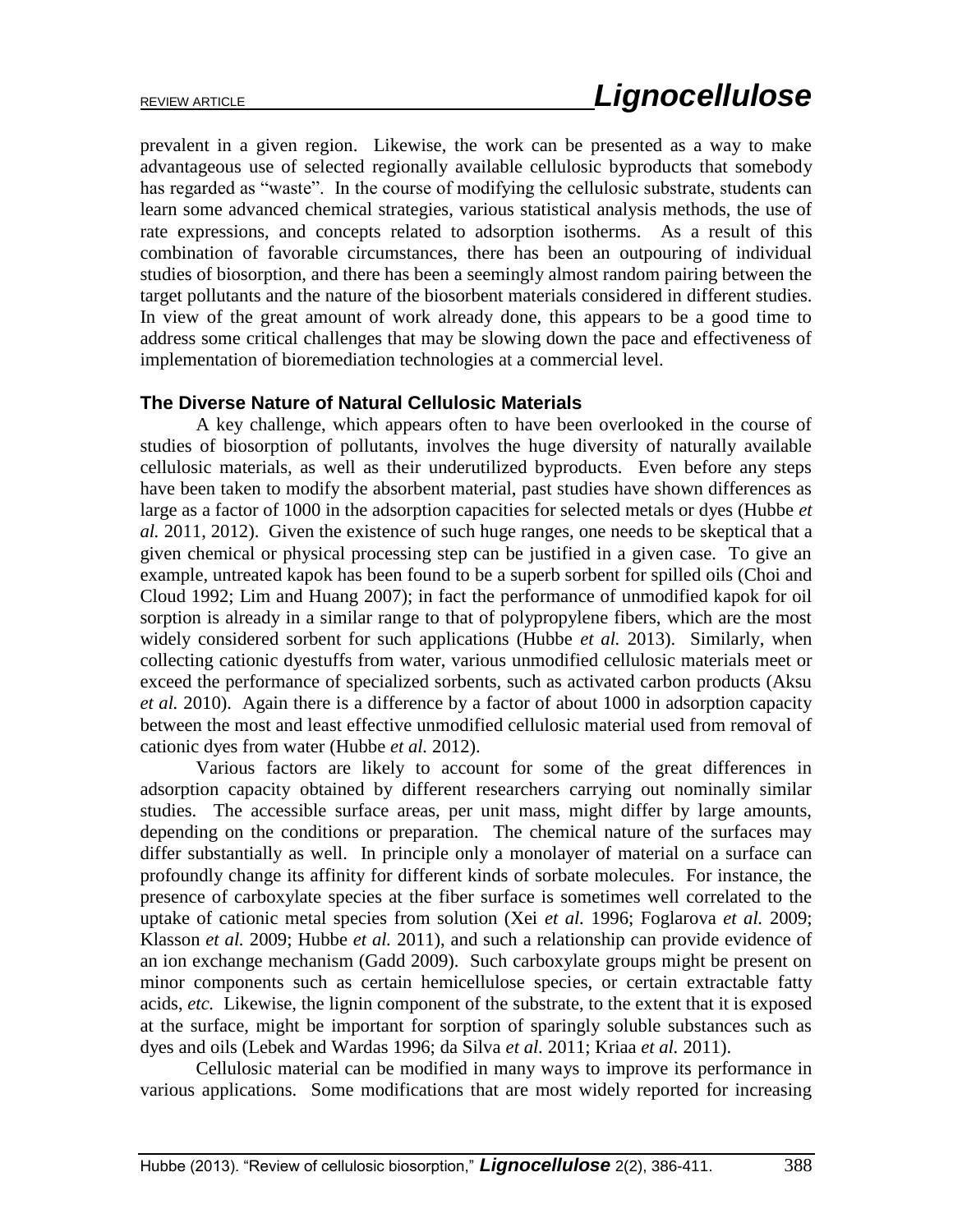the performance of biosorbents are aimed at increasing the amount of surface area that is accessible by the target pollutant. One of the great challenges facing technologist involves the large amounts of energy that often are required to open up cellulosic materials and to make their interior surfaces more accessible. Take, for example, the conversion of wood to chips. The amount of energy to achieve such a conversion is of the order of 2 to 4.5  $kJ/m<sup>3</sup>$  (Lusth *et al.* 2013). If one takes the wood density to be approximately 0.5 metric tons per m<sup>3</sup>, these values correspond to 1.3 to 2.5 X 10<sup>-3</sup> kWh/t. Further reduction of biomass to powder form was estimated to require 47 to 91 kWh/t (Sun *et al.* 2011), which is a huge amount of energy. Fortunately, a prudent technologist or entrepreneur has the option of collecting sawdust as an underutilized byproduct from a sawmill. Another approach is to use cellulosic materials that are inherently porous or finely divided, *e.g.* the spent material from fermentation processes (Svecova *et al.* 2006; Park *et al.* 2008a; Vijayaraghavan *et al.* 2008) or other microbial material (Ahluwalia and Goyal 2005; Bishnoi and Garima 2005).

One of the simplest ways to change the surface nature of cellulosic materials is to heat it up. Moderate heating (say up to 210  $^{\circ}$ C) can promote migration of low-surfaceenergy material such as waxes to the accessible surfaces (Dundar *et al.* 2012; Kutnar *et al.* 2013). Stronger heating in the absence of oxygen leads to torrefied products, for which surface properties have been studied (Stelte *et al.* 2012). Finally, heating in the range of 500 to 900  $^{\circ}$ C for controlled time periods in the absence of oxygen can convert the material essentially to carbon. Post-treatment of the carbonized biomass, using KOH, phosphoric acid, or steam, among other options, can greatly increase the internal porosity; products made in this way are called "activated carbons" (Chowdhury *et al.* 2013). All of these heat-processed materials, if carefully optimized, can greatly increase the uptake of various pollutants.

To complete the story, modifications involving chemical agents can change the surface chemistry of sorbents in highly controllable ways. For example, reactions with various anhydrides provide a convenient way of grafting various functional groups onto the hydroxyl groups of cellulosic materials (Chandlia *et al.* 2009; Karnitz *et al.* 2010). Also, cellulose-based surfaces can be carboxymethylated (Xie *et al.* 1996). By judicious selection of the non-reactive end of the agent used for derivatization, it is possible to achieve a wide range of charged character (including positive or negative charge) as well as degree of hydrophobic or hydrophilic character.

#### **Modeling and Quantification of Pollutant Uptake**

Increasing levels of sophistication have been reached by researchers in their use of theoretical models to interpret the kinetic and equilibrium aspects of their biosorption studies (Hubbe *et al.* 2011, 2012). The majority of the data sets considered in the cited articles have been found to fit adequately to a Langmuir adsorption isotherm (Langmuir 1918), which assumes a fixed number of equivalent adsorption sites. Many authors have explored alternatively models. The fact that certain data sets have been better fitted to the Freundlich equation (Freundlich 1907) can be taken as evidence of heterogeneity of adsorption sites, at least in those cases. Some authors have drawn mechanistic inferences based on fits of adsorption isotherms using models such as the Redlich-Peterson Isotherm (Padmesha *et al.* 2006), or multiple-species versions of the Freundlich or Langmuir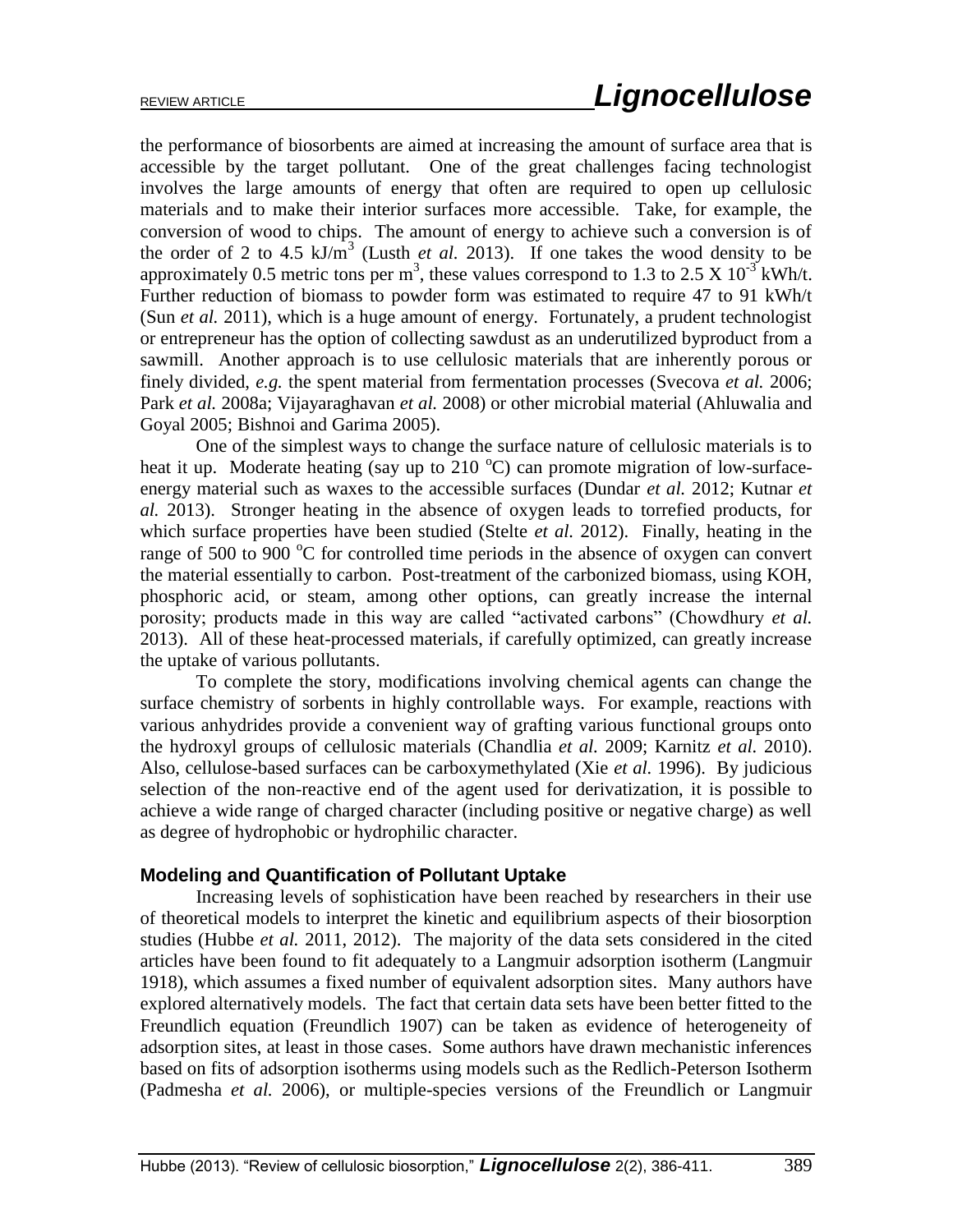models (Fritz and Schlünder 1974; Aksu *et al.* 1997). Such attempts need to be viewed with caution. In many such studies the data were found to simultaneously achieve good fits  $(R^2 \gg 0.9)$  to more than one theoretical model (Hubbe *et al.* 2011), and the default interpretations from the different models can be quite different from each other. This type of problem in interpretation deserves careful study, possibly using new experimental approaches to shed fresh light on the underlying mechanisms.

Similar challenges, involving competing possible interpretations, face those investigators working to better understand the rates of uptake of pollutants onto cellulosebased sorbents. The most widely used models for fitting kinetic data from such experiments are a first-order diffusion model (Lagergren 1898), a pseudo-second-order model (McKay and Ho 1999; Ho *et al.* 2000), and an inter-particle diffusion model (Weber and Morris 1963). Of these three, a surprisingly large proportion of data sets appear to be best described by the pseudo-second-order model. There seems to be no consensus among researchers regarding what the good fits of data to the pseudo-secondorder model imply about the underlying mechanism. The form of the equation would seem to imply that pairs of groups bound to the substrate need to simultaneously and independently diffuse and collide with the adsorbate species in the rate-controlling step (Hubbe *et al.* 2012). The literature appears to be silent regarding how such a mechanism could possibly be to a valid description of what happens at fixed sites on a solid substrate. Fortunately, there is a quite different way to explain why a pseudo-second order model should be so successful in modeling the sorption isotherms of various heavy metals and dyes. The form of the equation is consistent with a sharply decreasing opportunity for the last available adsorption sites to be filled as the sorbent reaches saturation. Thus, the model is a good one for cases in which the last-to-be filled sites are increasingly less well suited for the adsorbate, either due to spatial constraints or due to an accumulation of excess electrostatic charge due to adsorption of other ionic adsorbate molecules.

Another issue that seems to have received insufficient attention is the effectiveness of different sorbents to reduce levels of water-borne pollutants to extremely low levels. Ideally one would prefer sorbents having a favorable combination of high sorption capacity and high affinity, allowing the residual concentration in the solution to be kept at a very low level even after quite a high amount of the pollutant has been adsorbed. One of the key concerns, in this regard, is that typical adsorbents are likely to have a wide variety of surface sites – some offering high affinity for the pollutant, and some offering lower affinity. The higher-affinity sites would be the most likely to become filled relatively early in the process of biosorption. Because the remaining sites would be lower in affinity, one would expect there to be a higher bulk concentration of pollutant once the system reaches equilibrium. Though certain researchers have attempted to model such situations, for instance by use of a multiple Langmuir model with several classes of sites (Sheng *et al.* 2007; Hubbe *et al.* 2011), there is clearly a lot more to be done from a practical perspective.

Certain potentially favorable strategies for water treatment deserve to be evaluated at the lab scale. For instance, one can envision a system in which two packed beds of adsorbent material are used in series. Presumably the first bed would be selected having a high capacity for adsorption. The second one would be selected based on having a very high affinity for the pollutant and an ability to decrease the bulk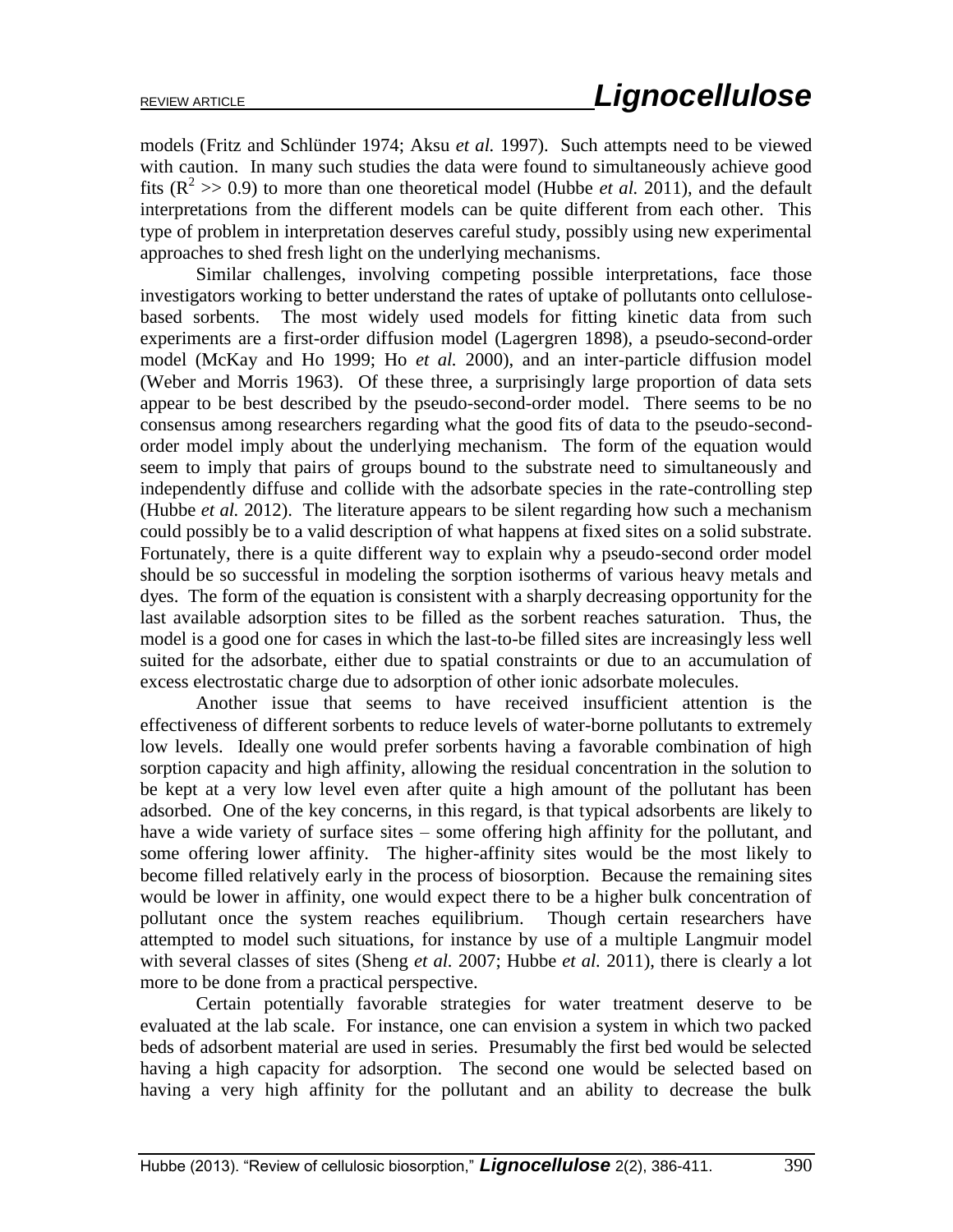concentration almost to zero. Such systems could be compared in the lab to either type of bed by itself or to mixed beds in which the two sorbent materials are used together. Some of the equations that would be needed to interpret results of such work already have been demonstrated (Malkoc *et al.* 2006; Xiu and Li 2000).

Though quite many researchers have studied competitive adsorption among two or more dissolved species, most such work has involved competition between pollutants quite similar to each other. For instance, the following cited studies evaluated the adsorption of mixtures of different cationic metal ions onto cellulose-based sorbents (Ho and McKay 1999; Leyva-Ramos *et al* 2001; Aksu and Donmez 2006; Srivastava *et al.* 2006). Likewise, the following studies evaluated simultaneous removal of pairs of relatively similar dyestuffs from a mixed solution (Porter 1993; Al-Degs *et al.* 2007). An inherently more challenging situation is when contaminated water contains, say, a cationic metal species  $(e.g. Pb(II)$  or  $Ni(II)$ ) and an anionic species, such as the chromate ion (Aksu *et al.* 2002). The cationic species are often removed most effectively at a nearneutral pH, whereas pH values of 1 to 3 are often required in order to achieve effective adsorption of the anionic chromate (Hubbe *et al.* 2011). Further studies need to address practical concerns for the simultaneous or sequential removal of multiple species, as would be expected in the outfalls of many industrial processes.

#### **Environmental Costs of Cellulose Modifications**

Each time that a natural material needs to be modified, in preparation for a specified use, one can expect there to be an increase in the overall cost. Also, the amount of energy expended and other adverse environmental consequences will tend to increase. For these reasons, one of the major challenges that faces both researchers and policymakers involves how to quantify and minimize net environmental impacts. Some notable recent progress can be cited (de Hoces *et al.* 2011). Some of the main strategies that can be used to minimize greenhouse gas emissions and other adverse environmental impacts related to bioremediation include the following:

- Local sourcing of materials, thus minimizing the costs and energy requirements associated with transporting the sorbent
- Bypassing or minimization of non-essential processing steps that use nonrenewable energy
- Avoidance of procedures that require use of solvents, especially if the solvents are not efficiently recycled or transformed into energy during the process
- Avoidance of such landfilling practices that are likely to result in generation of methane due to the anaerobic decomposition of spent absorbent material

Avoidance of unnecessary drying steps may be considered to be one of the most important challenges that will required research attention in the coming years. Tabulation of experimental conditions used in studies involving the biosorption of metals and dyes (Hubbe *et al.* 2011, 2012) has revealed surprisingly strong preferences among researchers to thoroughly dry their sorbent material before its use. Such a preference is probably motivated by concerns about the storage stability of wet or damp cellulosic material. Also, a researcher would want to standardize the starting material in some way. But drying requires a high energy input. It also entails risk of closing up pores within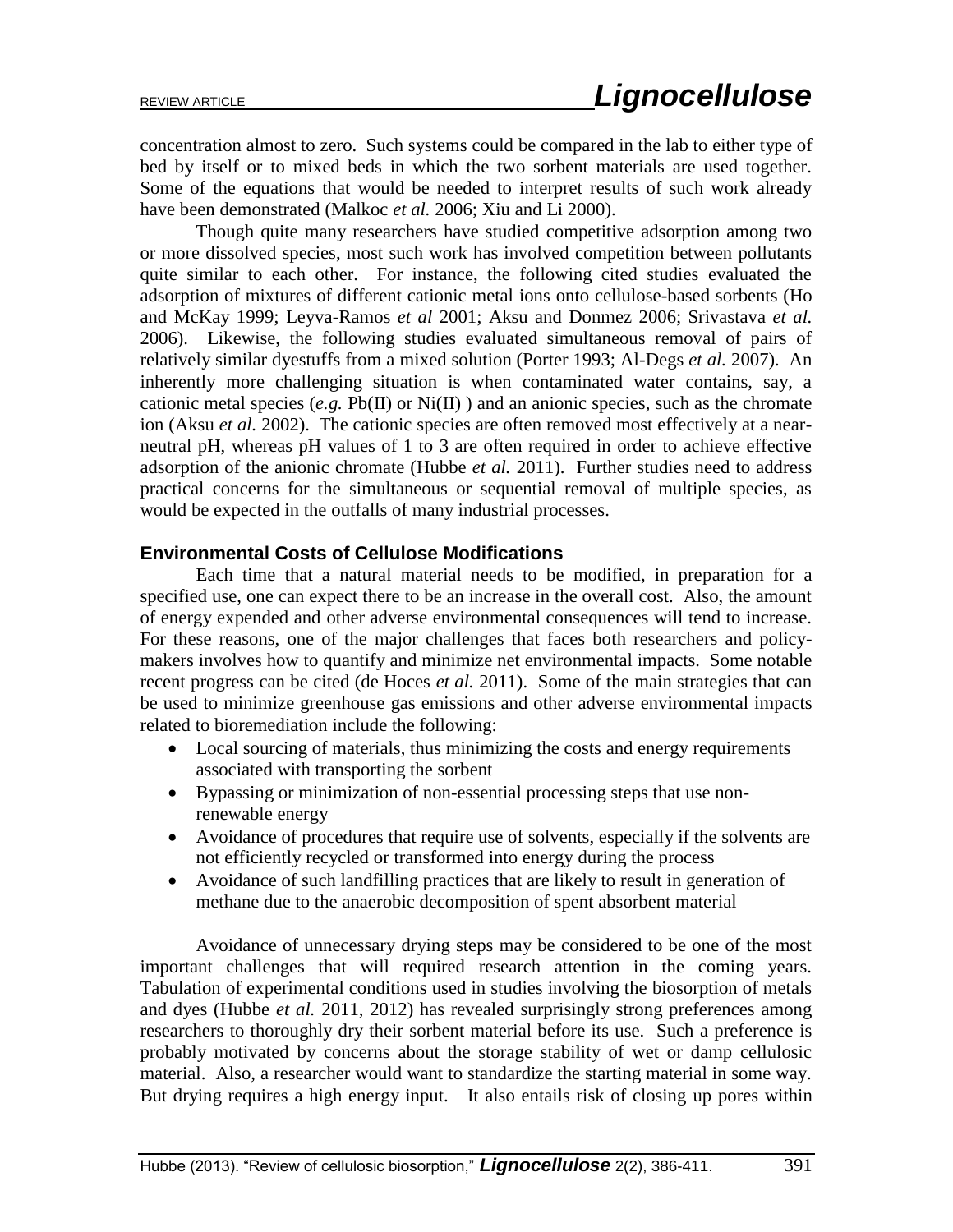the material, thus reducing the accessible surface area that is available for adsorption of the pollutants (Stone and Scallan 1966).

The way that pore closure comes about during a typical drying process is illustrated in Fig. 2. The figure envisions a slit-like pore within the material before drying. As shown, during the evaporation of water from cellulosic material one can expect there to be a meniscus formed between adjacent cellulosic surfaces.



**Fig. 2.** Schematic representation of a meniscus of water tending to draw surfaces together within a slit-like pore of the cellulosic material during drying

Because of the surface tension at the air-water interface, and due to the curvatures of the liquid surfaces, the pressure inside of the film of water can be much lower than the ambient pressure. In other words, a tension or "vacuum effect" exists within the liquid, drawing the two surfaces together. The maximum pressure difference can be estimated from the Young-LaPlace equation (Page 1993; Chen *et al.* 2006),

$$
\Delta P = 4 \gamma \cos \theta (1/R_1 + 1/R_2) \tag{1}
$$

where  $\gamma$  is the air-water interfacial tension,  $\theta$  is the contact angle as measured through the liquid phase,  $R_1$  is the smaller radius of the meniscus, and  $R_2$  is the larger radius. After making some simplifying assumptions, such as setting the contact angle to zero (to represent the case of perfect wetting), Eq. 1 can be approximated as,

$$
\Delta P \approx 2 \gamma / x \tag{2}
$$

where *x* is the thickness of the film of water. Since *x* is in the denominator of Eq. 2, the predicted pressure difference tends toward infinity as *x* tends toward zero. Though the assumptions underlying the use of Eq. 2 are sure to break down long before an infinite force is reached, the existence of extremely strong forces has been shown by structural damage to surfaces that have been dried in contact (Stratton and Colson 1993).

Another practice that needs to be re-examined is the grinding of cellulose-based material before its use as a sorbent. Grinding requires energy. In addition, grinding converts the material into fine particle that may slow down the flow through a packed bed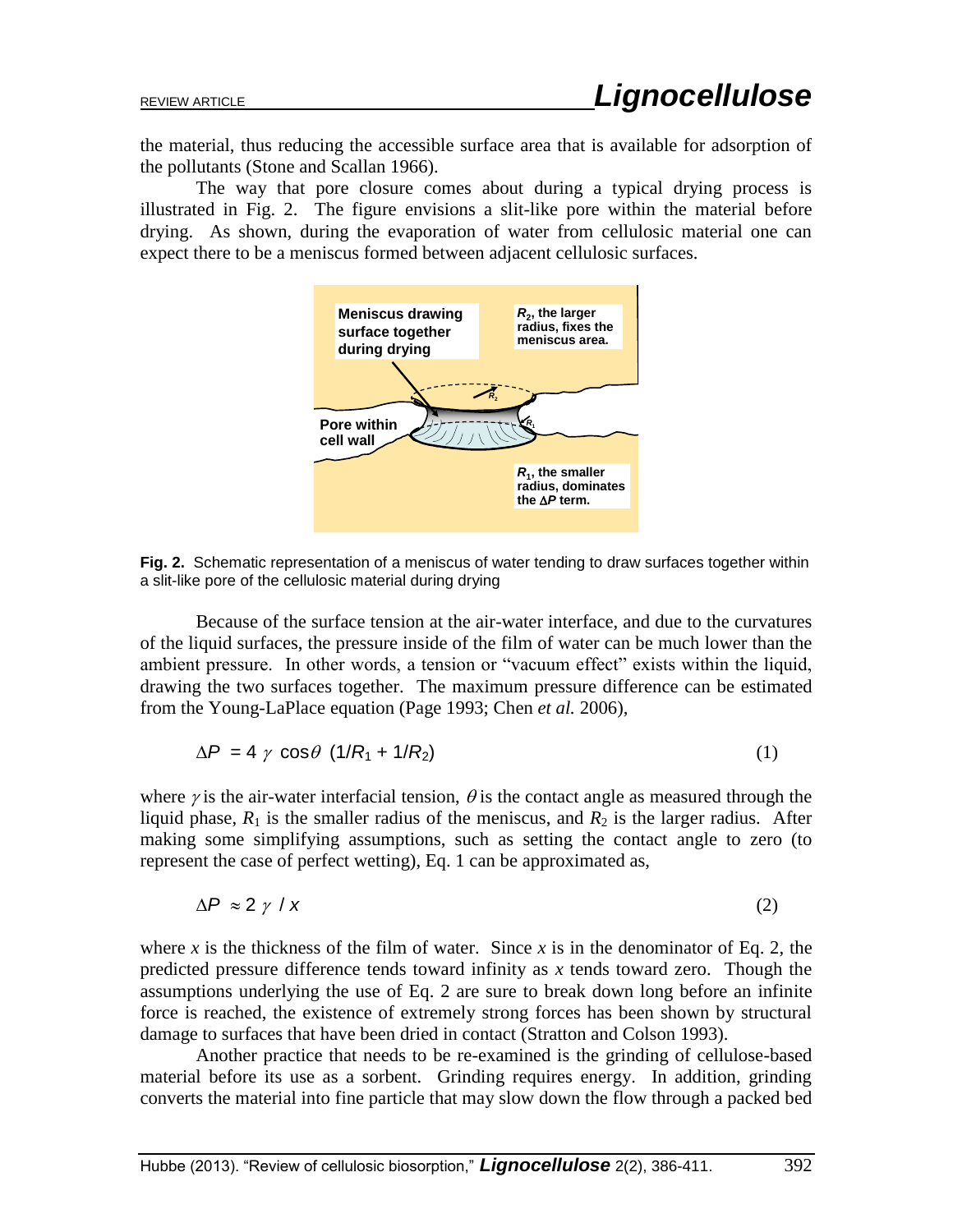that is being used to remove pollutants from water. Alternatively, if the absorbent is mixed into the polluted water as a suspension, then the finely suspended particles may be more difficult to remove from the liquid by settling or filtration. The reason why researchers have preferred the use of ground materials may be due to concerns about the uniformity of samples, especially when the scale of laboratory experimentation may be small. Also, it is logical for a researcher to expect that grinding would increase the external surface area, thus increasing the sites available for adsorption. The problem with using such logic is that the most effective sorbent materials tend to be porous, and adsorption may take place mainly on internal surfaces – not just on the outside. There is an urgent need for research dealing with the practical optimization of particle size with respect to flow rates, separation steps, and also with the final processing of biosorbents after they have been used.

#### **What to Do with Used, Contaminated Sorbent Material**

One of the least-resolved aspects of biosorption involves the question of what to do with the cellulose-based sorbent material after it has been used. An effort was made to discover any articles dealing with this issue during preparation of recent review articles (Hubbe *et al.* 2011, 2012, 2013). Only about 20% of the reviewed articles, dealing with the topic of bioremediation, paid any attention at all to the subsequent fate or handling of the sorbent material after its use. Of that 20%, most merely reported on the reversibility of sorption when changing the pH conditions or some other treatment to reduce the affinity of the substrate for the adsorbate.

Landfilling, *i.e.* the placement of waste materials in the ground, has been regarded as the most likely destination of various contaminated materials (Carro *et al.* 2008). Motivations for landfilling of spent sorbent materials could include relatively low cost and expediency. Unfortunately, landfilling happens to be poorly suited to the disposal of cellulose-based materials, which can be subject either to anaerobic decomposition or leaching. The generation of greenhouse gases such as methane can be expected when cellulose and related materials are kept in a moist, non-aerated environment (Padgett 2009). In terms of global warming, methane gas is about 21 times as harmful as carbon dioxide (EPA 2013), though the predicted effects have been disputed due to differences in the persistence of different gases in the atmosphere (Shoemaker and Schrag 2013). While state-of-the-art landfill facilities attempt to collect such gases (Kumar *et al.* 2011), there is a wide range in practices and equipment by which such systems are implemented.

#### *Reversibility of sorption – for what purpose?*

In principle, the "regeneration" of a material, allowing it to be used multiple times for the same purpose, would tend to be considered as a positive attribute of the process as a whole. However, each such application needs to be considered from a viewpoint of minimizing the net adverse environmental impact. Suppose, for instance, that a cellulose-based substrate is immersed in a strongly acidic solution to bring about the release of heavy metal ions such as Pb(II) (see for instance Martínez *et al.* 2006). Under such conditions, all of the carboxylic groups on the substrate become protonated, causing cationic adsorbates such as Pb(II) become displaced back into the solution. In favorable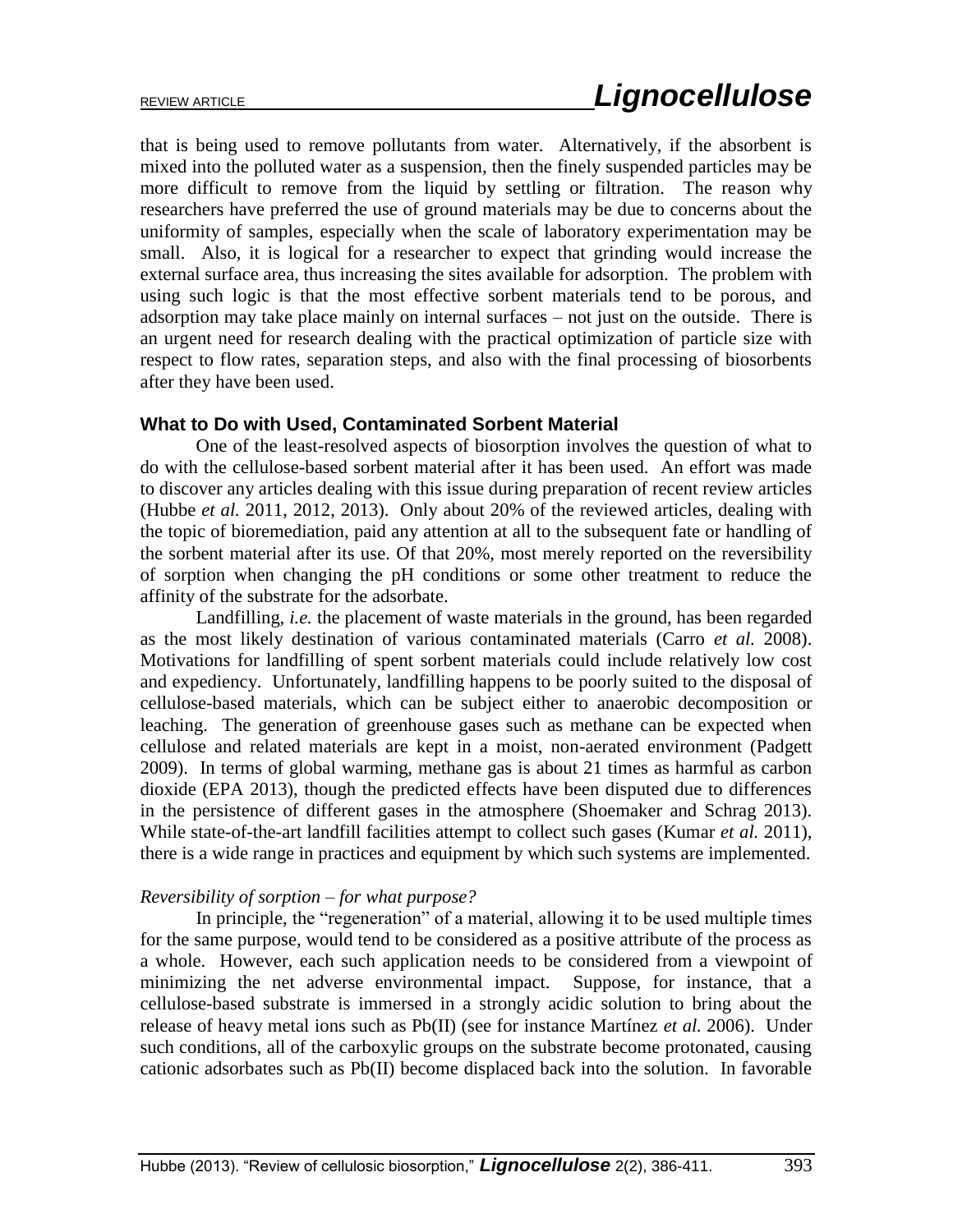cases the sorbate can be restored nearly to its uncontaminated state, and its sorption capacity can be almost completely restored as well.

Not a single author, out of all of the hundreds of articles considered in the series of three review articles (Hubbe 2011, 2012, 2013) attempted to explain and justify the logic of why it could make sense to collect metals, dyes, or oil from water and then to turn around and change the conditions to put those same materials back into water again. Presumably, by optimization of procedures, it may be possible to achieve a much higher concentration of metals or dyes, *etc*., compared to the original effluent to which the sorbent was applied. And maybe, despite a lack of supporting documentation in the published literature, there are ways to extract value from such relatively more concentrated solutions of metals, dyes, or oils. Readers who have an appetite for working with toxic mixtures, especially if they can find ways to extract valuable components from such mixtures, are likely to find relatively little competition from other researchers. The challenge that one is likely to face, in addition to such factors as toxicity, extremes of pH, and still rather dilute solutions, is that one can ordinarily expect to be dealing with variable mixtures. In the case of mixtures of dyes, it may be difficult indeed to propose any practical usage of the recovered material.

Since the adsorption step is key to the process as a whole, the following three sections will deal with adsorption of metal ions, dyes, and oils, respectively. Each of these sections will focus on how various modifications of cellulose-based sorbents have been found to affect uptake of pollutants in each of the three cases. Subsequent sections will deal with incorporation of biosorption into a practical cradle-to-grave scenario in which the fate and processing of each component needs to be considered.

#### **BIOSORPTION OF METALS, DYES, AND SPILL OIL**

#### **Metals Uptake and Effects of Cellulose Modifications**

As discussed at greater length elsewhere, one of the most promising situations for use of cellulose-based sorbents can involve a polishing treatment to remove heavy metal ions from dilute aqueous solutions (Hubbe *et al.* 2011). Other strategies, such as chemical precipitation, distillation, and reverse osmosis (Fu and Wang 2011; Li *et al.* 2012; Plappally and Lienhard 2012), can make sense when dealing with relatively concentrated solutions of metals, either to minimize the volume of waste material or to convert it to a solid, more easily storable form. Relative to the other approaches listed, biosorption appears to be well suited to working with highly dilute solutions. Two situations likely to be especially promising for potential applications are (a) the final treatment of wastewater before its release (after primary clarification to removal solids and activated sludge treatment to remove biological materials), and (b) treatment of fresh water to remove traces of toxic metals. Regulations and health concerns can influence the levels of metals deemed acceptable in each of these two cases.

Most systems involving biosorption of metal ions can be understood in terms of the principles of ion exchange (Gadd 2009). In other words, one envisions each adsorbing metal ion as displacing a number of other ions, such as sodium or hydrogen, corresponding to the valence of the metal species. Ion exchange mechanisms are thus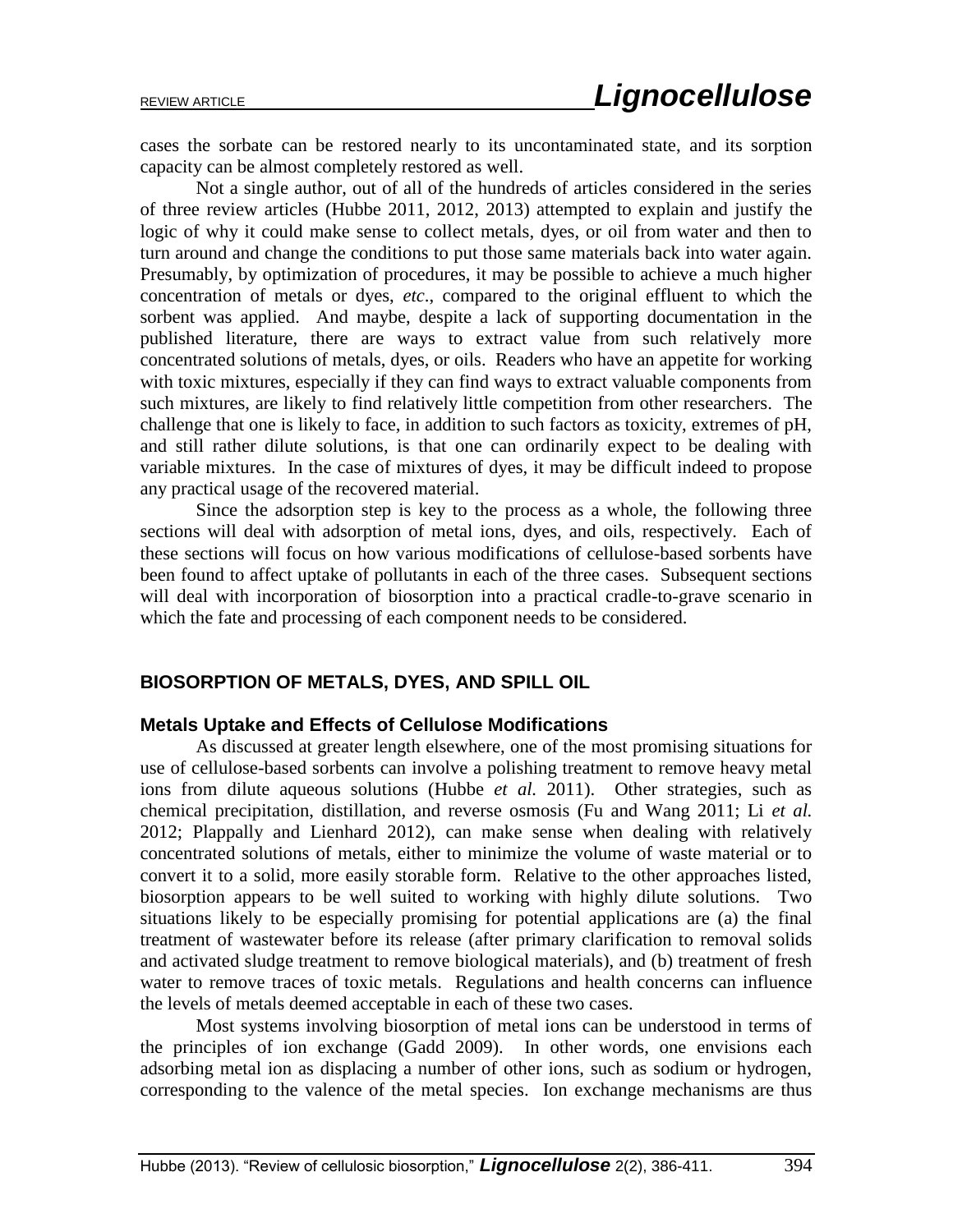able to explain such things as the tendency of adsorbed amounts to be constrained by a saturation level. Also, an ion exchange mechanism is consistent with an ability to reverse the process, thus regenerating the adsorption ability of the substrate, by addition of a high concentration of the initially present ions, *e.g.* immersion in a salt brine. In the case of positively charged metal ions, ion exchange can be used to explain why a reduction in pH tends to displace such ions from the substrate. What happens is that the metal ions' ability to adsorb becomes overwhelmed by the much higher concentration of competing monovalent  $H_3O^+$  ions.

A complication arises when considering metal ionic species having negative charge. The most widely studied and important example is the chromate ion,  $CrO<sub>4</sub><sup>2</sup>$ (Agrawal *et al.* 2006; Mohan and Pittman 2006). If one assumes that the chromate ion remains in its anionic form throughout an adsorption process, it is then difficult to understand why it would tend to adsorb onto cellulosic substrates, which generally have net negative surface charge at pH values greater than about 2.5. In fact, the highest efficiencies of adsorption of the chromate ion generally are observed at pH values in the range of about 1 to 3 (Gupta *et al.* 1999; Malkoc and Nuhoglu 2007; Hubbe *et al.* 2011). At such low pH values the carboxyl groups at a cellulosic surface are essentially all protonated, and protonation of some hydroxyl groups at extremely low pH appears to be part of the mechanism.

A further complication arises due to the fact that the chromate ion is a strong oxidizing agent, and cellulosic surfaces are susceptible to oxidation. Studies have shown convincingly that adsorption of the chromate ion often entails simultaneous oxidation of such surface groups, leading to the formation and adsorption of the trivalent  $Cr^{3}$  species, for which the maximum adsorption capacity is at a higher pH (Park *et al.* 2008a).

Because various carboxyl groups at cellulosic surfaces have pKa values in the range of about 3.5 to 6, it makes sense to expect that the adsorption of cationic metal ions ought to increase steadily with increasing pH. Many studies have shown such behavior within acidic pH ranges (Hubbe *et al.* 2011a). However, a maximum uptake is often observed somewhere within the pH range of 5 to 8, and beyond that maximum the uptake falls steeply. The usual explanation is that multivalent metal cations can form neutral hydroxide species at those higher pH values (Demirbas 2008). Despite the ubiquitous nature of this phenomenon, there appears to have been very little research attention devoted to isolation of such hydroxylated neutral metal species, possibly as a mechanism for their removal from solution.

Many studies have explored effects of temperature on adsorption of metal ions onto cellulose-based substrates. In cases where the adsorption decreases with increasing temperature, such findings have been used as evidence for an exothermic nature of the adsorption. In other words, heat is given off as the metal ions become adsorbed. But in a great many cases, the situation has been found to be the reverse, with increasing adsorption capacities in response to increasing temperature of equilibration. The latter systems can be described as endothermic. In such cases the process still can occur spontaneously due to the increasing freedom of motion experienced by the monovalent ions released from the surface in the course of adsorption, *i.e.* due to increased entropy (Rao *et al.* 2012).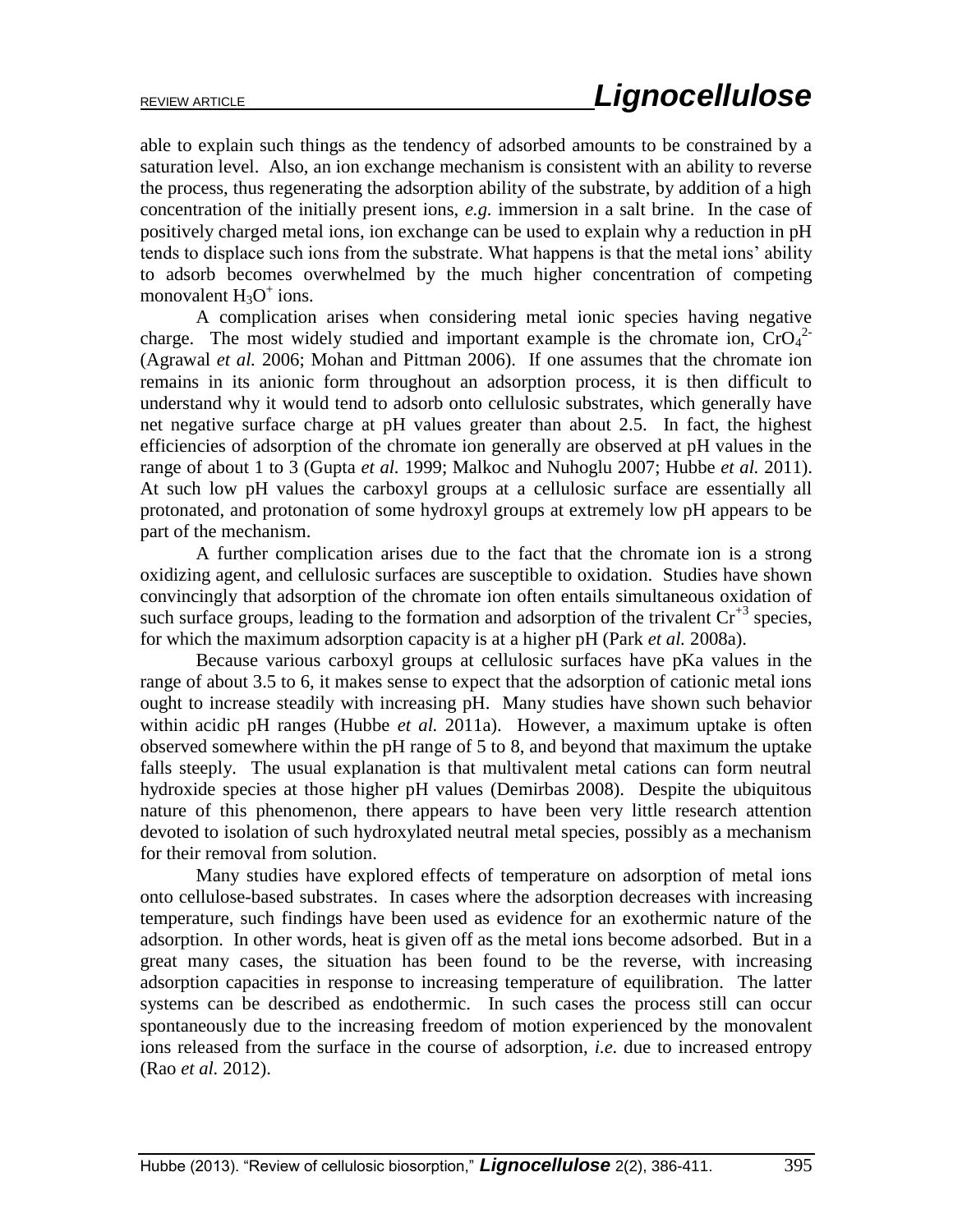Because negatively charged surface groups at adsorbent surfaces clearly help in the adsorption of cationic metal ions from aqueous solution, investigators have explored many means of increasing the population of such groups (Hubbe *et al.* 2011). For example, the amount of carboxylate groups at a cellulose-based surface often can be increased by oxidation (Klasson *et al.* 2009), carboxymethylation (Xie *et al.* 1996), or succinylation (Chandlia *et al.* 2009) reactions, among others. In such cases, large increases in metal uptake have been documented (Hubbe *et al.* 2011). Even greater effects have been achieved by grafting cellulosic surfaces with highly carboxylated polymer chains (O'Connell *et al.* 2008). The cited results are consistent with the ion exchange mechanism described earlier. In addition, the presence of multiple carboxylic groups in close proximity to each other make it important to consider the involvement of chemical complexation as an important contributing mechanism. In such cases, each metal ion may be associated with more than one carboxylate group as a ligand. By analogy to efficient chelating agents such as ethylenediaminetetraacetic acid (EDTA), one can expect to achieve a very high affinity of cationic metal ions to such surfaces (Gyurcsik and Nagy 2000). It follows that the use of highly carboxylated surfaces is a useful strategy when the goal is to reduce the solution concentrations of metal ions to very low levels.

Another important way to modify cellulosic materials in an attempt to improve their ability to adsorb various pollutants is by heating them strongly. The results of such treatment fall within a wide range depending on the intensity of the conditions used. Relatively mild conditions of treatment, with temperatures up to  $150 \degree C$ , are classified as "drying". The term "torrefaction" is used in an intermediate range of temperature, usually with the exclusion of oxygen to avoid combustion (Chew and Doshi 2011). When cellulosic materials are exposed to high temperatures, *e.g.* 400  $^{\circ}$ C to about 900  $^{\circ}$ C, the process is called "pyrolysis" or "carbonation" (Chowdhury *et al.* 2013). As implied by the latter term, the composition of the material becomes enriched in carbon, whereas the amounts of hydrogen, oxygen, and traces of other elements tend to be reduced in the carbonized material. To further enhance the ability of carbonized matter to adsorb pollutants, the material is activated, a process in which the nanoscale porosity is developed and optimized (Chowdhury *et al.* 2013). Activation involves strong heating in the presence of such substances as phosphoric acid or KOH. Steam, carbon dioxide, and various other treatments also can be incorporated into activation processes.

Although it can be said that high surface area tends to maximize adsorption capacity for various pollutants, it can be equally important to speed up the rate with which pollutant molecules can gain access to sites within an activated carbon material. Thus, conditions of preparation (temperatures, times, concentrations of activating species, *etc.*) are optimized to yield a favorable mixture of micropores ( $\lt 2$  nm), mesopores (2 to 50 nm), and larger pores (> 50 nm) to facilitate relatively rapid diffusion of species into the porous structure, while still providing the huge specific surface areas (*e.g.* as high as about 1000  $m^2/g$ ) associated with material incorporating the smallest micropores. Though activated carbon species have been found to be highly effective for adsorption of metal ions, it is important to bear in mind that similar levels of metal uptake have also been achieved by use of other kinds of cellulose-based sorbent materials (Baillet *et al.* 1998; Loukidou *et al.* 2004; Hubbe *et al.* 2011).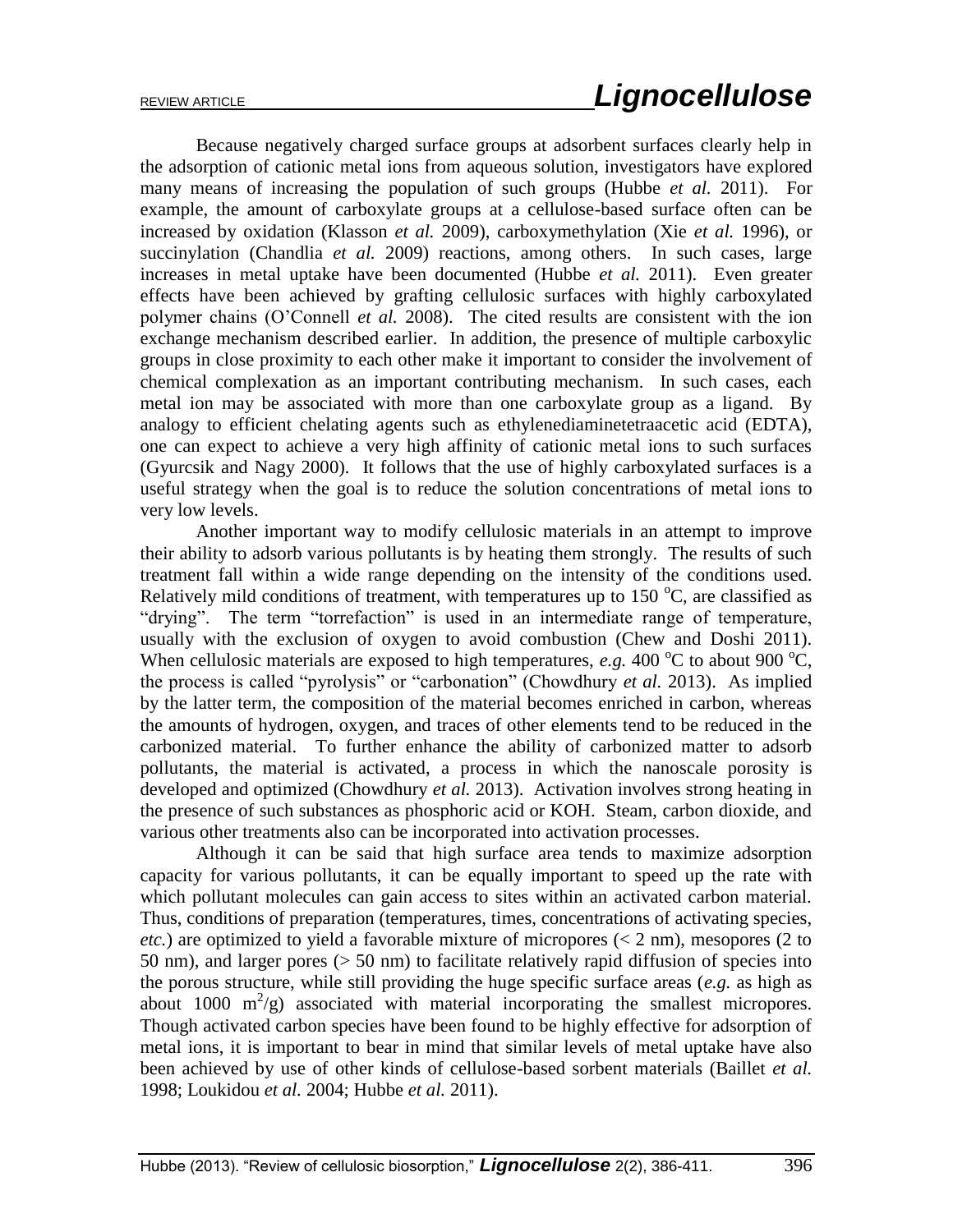There has been a moderate level of research aimed at adjusting the surface chemistry of cellulose-derived carbonaceous material for purposes of increasing the adsorption of certain metal species (Lyubchik *et al.* 2004; Chowdhury *et al.* 2013). This type of research is challenging due to the fact that any chemical change is likely to also affect the distribution of pore sizes, surface areas, and other features of the material. Also, attempts to introduce acidic groups onto the surface of activated carbon can be expected to lead to oxidation of the material in general, even causing its combustion if the conditions are pushed too far. While various results have been promising for enhancing metal adsorption performance, this is an attractive area for future research.

Torrefaction deserves greater attention in future studies. The yield of torrefied material from a given amount of biomass is much higher than the yield of activated carbon. Though torrefied wood cannot be expected to allow development of nearly as high specific surface areas as activated carbon products, the torrefied samples can be expected to have a great diversity among their surface chemical sites. Torrefied products also are more likely to retain pore structures associated with their origin as cellulosic materials, and this may be potentially advantageous; however very little work of this type has been reported.

## **Dye Uptake and Effects of Cellulose Modifications**

Water-soluble dyestuffs present in industrial streams and waterways are of concern not only because of possible toxicity, but they are highly colored, difficult to remove by conventional wastewater treatment, and often quite resistant to biodegradation (Rai *et al.* 2005). Common dyestuffs tend to be somewhat hydrophobic, which can be a great advantage when one wants to collect them onto a suitable absorbent from aqueous solution. The aromatic groups and conjugated double bonded structures within industrial dyes do not have a natural affinity for water, except that many dyes have been synthesized with enough hydrophilic groups to permit their effective distribution onto the material to be dyed. Another characteristic of the most common dyestuffs is that they are predominantly organic materials, with only a small proportion of metal, if at all.

As in the case of adsorption of heavy metal ions, studies of dye uptake have shown huge variations – even when the nominal conditions may be very similar (Hubbe *et al.* 2012). It follows that there must be subtle differences in the way the experiments were conducted. In particular, the cellulose-based substrates appear to have been handled differently, perhaps even before their acquisition by the researchers. So, one challenge for enterprising researchers in the future will be to gather fresh, never-dried materials from the selected field, woods, or waste stream and to closely control each step during storage, optional drying, and other processing steps.

One of the next challenges to consider, relative to biosorption, entails the diverse nature of dyestuffs and the fact that an effluent stream may contain a mixture of them. The most widely used dyes used in textile manufacture can be classed as reactive, direct, acid, basic, or sulfur dyes, among others (Hunger 2003; Hubbe *et al.* 2012). Of these, only the basic dyes have a positive charge, which provides a natural electrostatic attraction onto the typically negatively charged surfaces of cellulose-based materials. Many studies have addressed the relative efficiency of different sorbents to take up methylene blue, which is a widely used basic dye (Peterlin *et al.* 2009; Acemioğlu *et al.*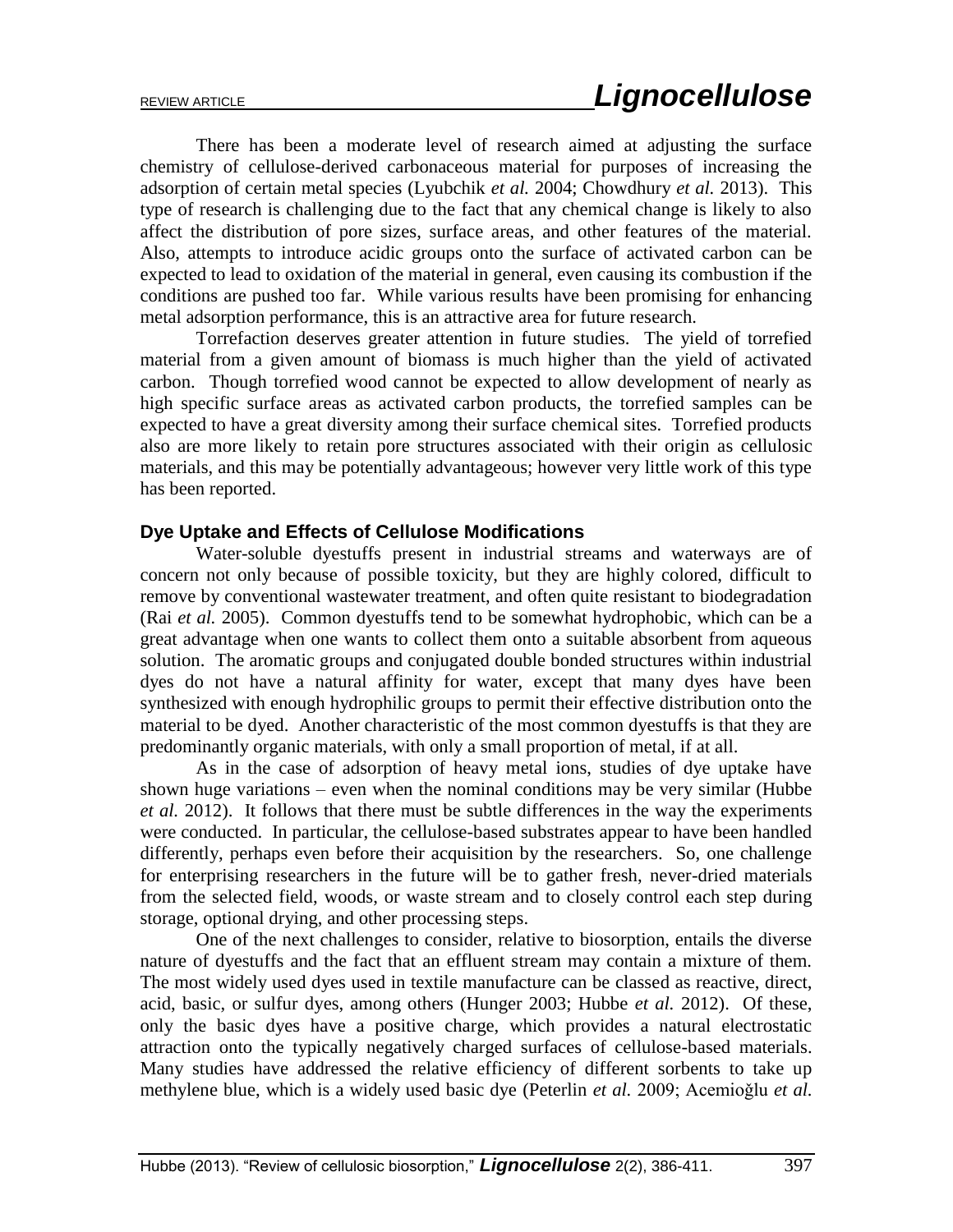2010; Aksu *et al.* 2010). Though such studies have revealed many interesting details about the mechanism of dye uptake, the general consensus is that most ordinary cellulosic materials can be used effectively for the removal of basic dyes from aqueous solution. Though certain studies have demonstrated increased adsorption performance following physical or chemical modification of the biosorbent (Gong *et al.* 2006; Chadlia and Farouk 2007), the motivation for carrying out such modifications is not always clear.

Greater challenges can lie in the biosorption of negatively charged dye species onto cellulosic materials. Modifications have been shown to be effective for improving the uptake of selected anionic dyestuffs onto cellulose-based sorbents. These include cationization (El Ghali *et al.* 2010), or pyrolysis to make activated carbon sorbents (Thirumalisamy and Subbian 2010; Chowdhury *et al.* 2013). One way to account for the positive effects of carbonation on dye uptake is to note that such treatments generally increase the proportional aromatic content of the material and tend to make it more hydrophobic. Also, the very high and optimized levels of surface area and pore sizes in activated carbon products can lead to high adsorption capacity. Because many dye species of interact are much larger than heavy metal ionic species, it may be advantageous to adjust conditions of activation to yield larger pore sizes, *i.e.* more mesopores relative to micropores.

# **Oil Uptake and Effects of Cellulose Modifications**

Oil spills are another major class of pollution that can be addressed, at least in part, by use of cellulose-based absorbent materials. Oils, as a matter of definition, are insoluble in water. A typical oil spill in water will include liquid oil, as well as possible oil-in-water emulsions, water-in-oil emulsions, and minor amounts of dissolved molecules (Hubbe *et al.* 2013). Here the main emphasis will be placed on removal of liquid oil from water.

Because of the relatively hydrophilic character of cellulosic materials, key challenges and opportunities can involve modifications to make the surfaces more hydrophobic. Increased uptake of liquid oil from water onto such hydrophobically modified sorbents has been shown (Sathasivam and Haris 2010; Gao *et al.* 2012; Payne *et al.* 2012). Alternatively, high performance also has been achieved with certain cellulosic materials that are naturally "waxy", meaning that they tend to shed water. Examples include kapok, milkweed seed hairs, and raw cotton fibers (Choi and Cloud 1992; Lim and Huang 2007). The feasibility of any hydrophobic treatment strategies to make cellulosic materials more suitable for oil sorption need to be weighed relative to these naturally hydrophobic materials. One also can consider the use of high-performing petrochemical-based sorbent materials, such as polypropylene fibers (Zahid *et al.* 1972; Wei *et al.* 2003).

For use in water-free systems, the optimum surface character of an absorbent can follow completely different rules. A recent study (Payne *et al.* 2012) showed that hydrophobization of cellulose fibers can decrease the uptake of simulated crude oil in the absence of water. Because the surface free energy of most oils is low, they will spread spontaneously over higher-energy surfaces including those of cellulose-based materials. In such cases, efforts to decrease the surface energy of the substrate surfaces, making them more similar to that of the oil, may be unnecessary or even counterproductive.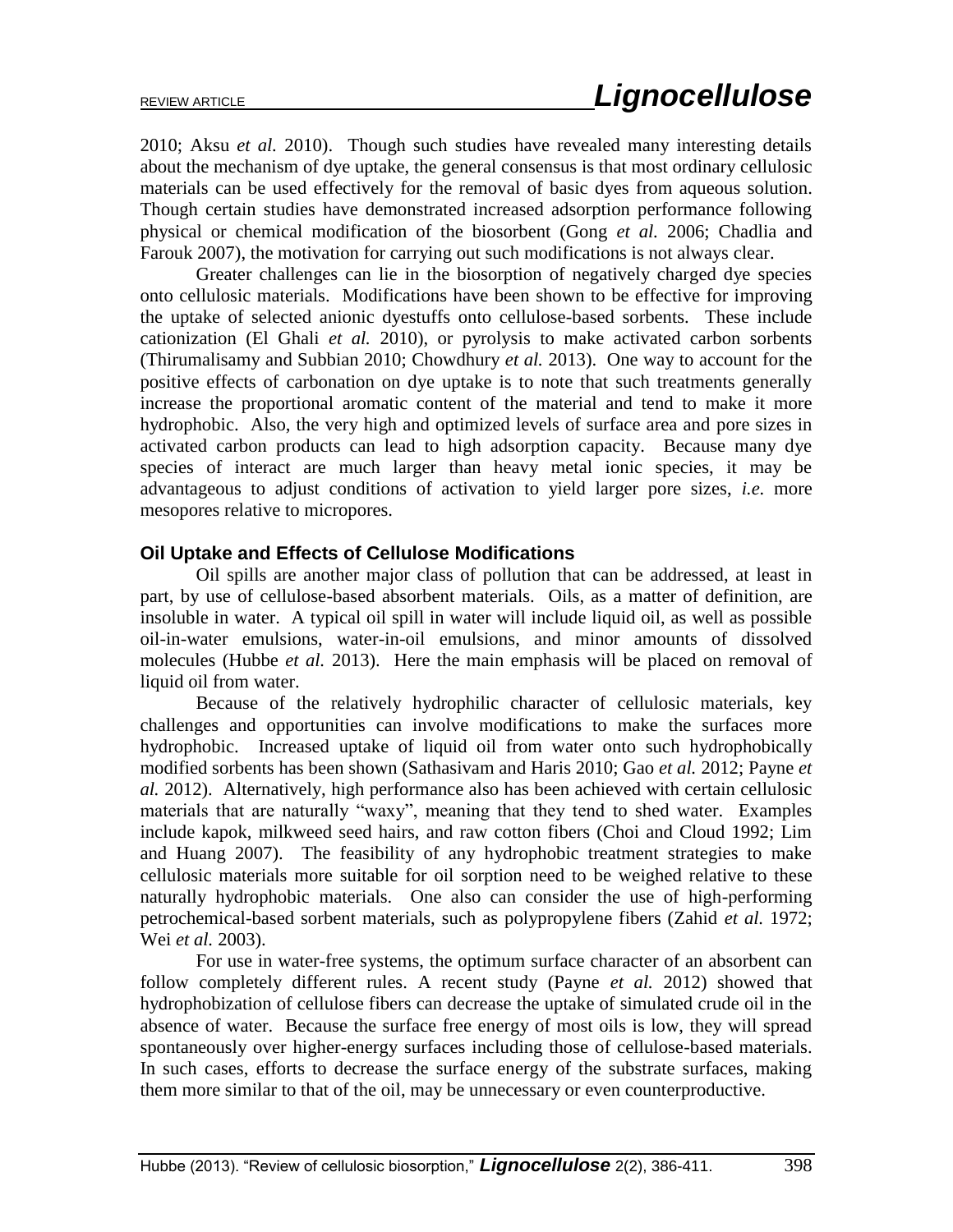In submerged systems, or when the sorbent material may be subjected to wave action, a hydrophobic character (or treatment) can render cellulose-based sorbents substantially more effective for the collection of oils (Payne *et al.* 2012). In addition to increasing the uptake of oil, the hydrophobic nature tends to hold onto bubbles, helping the material to float at the water surface (Korhonen *et al.* 2011; Likon *et al.* 2011). The possible sinking of sorbent material, either before it has become loaded with oil, is regarded as highly undesirable (Fingas 2011).

A particular challenge in the sorption of liquid or emulsified oils can involve a high viscosity of the pollutant. The high viscosity means that usually there will be little advantage to be gained by having a high fine-scale content of porosity. Rather, the best results are often achieved in such cases when using rather coarse, fibrous materials, in which the oil may be accommodated with relatively large spaces between fibers (Ribeiro *et al.* 2000). An exception to this rule is when one is interested in removing trace amounts of dissolved oily pollutants from water; in such cases high-area sorbents such as activated carbon, for instance, can be highly appropriate.

### **PROSPECTS FOR INTEGRATED APPROACHES TO BIOREMEDIATION**

Looking towards the future, one can envision fully integrated biosorption systems in which potential pollutants are efficiently removed from both effluent streams and from the intake streams for potable water. The term "integrated" means that the removed materials are collected and put to their most valuable use and that net environmental impacts are minimized. The present section will focus on three such approaches and cite various publications that touch upon the relative value of each of these general strategies. Figure 3 shows schematic representations of the three main strategies to be considered.



**Fig. 3.** Schematic representations of three main strategies that could be used to deal with spent biosorbent material after its usage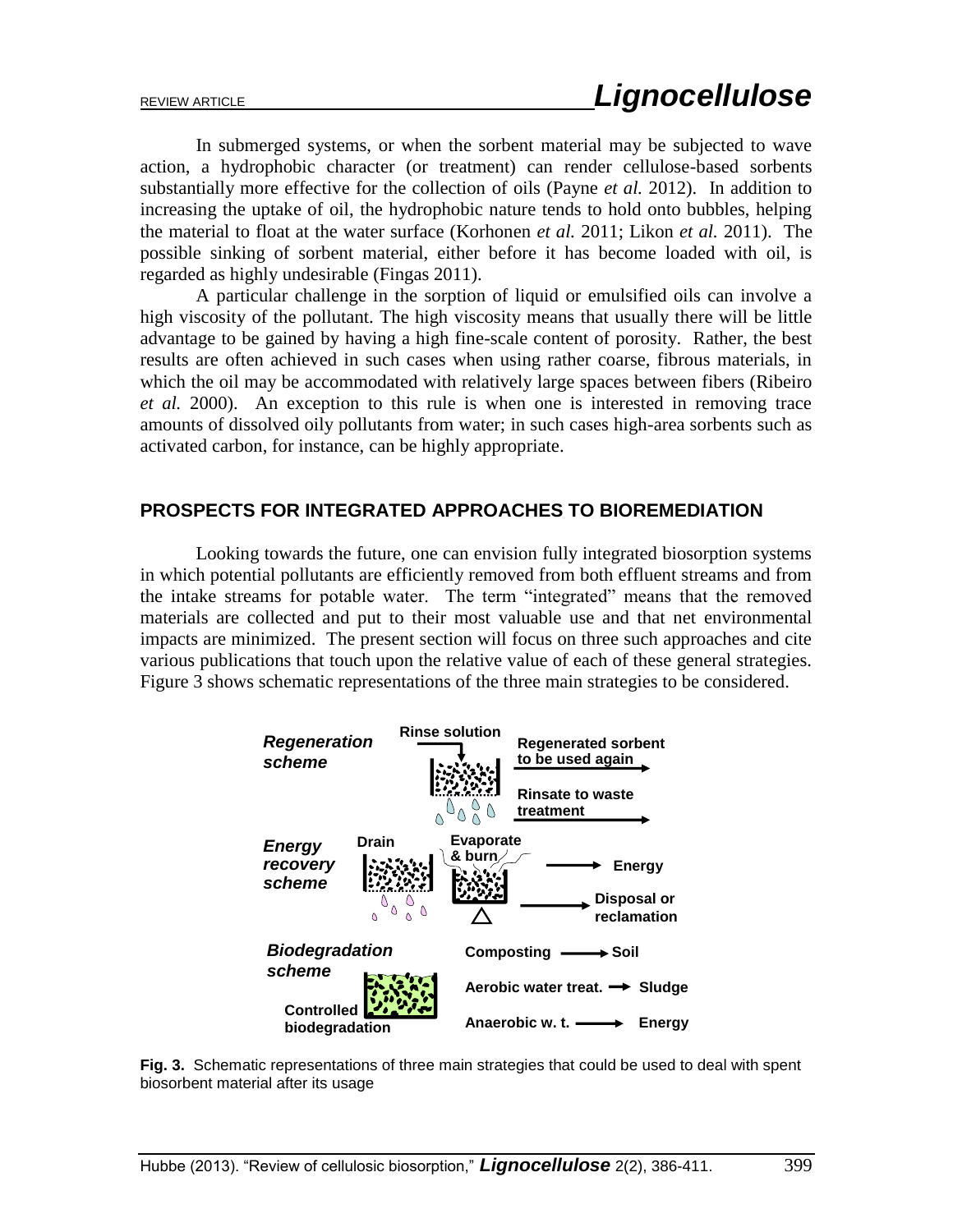### **Collect, Regenerate (and concentrate), Reuse**

When an industrial material has been mixed with other materials and dispersed into water that gets passed on to the environment, then it can be regarded as a pollutant. But if the same material could be somehow concentrated and fractionated into its relatively pure components, then it might be considered as being a valuable commodity. It can be challenging, however, to put this principle into practice when dealing with contaminated water. First, individual pollutants dispersed or dissolved into water can have very low concentrations. It may be technologically challenging to come up with a method that can gather up enough of the material into a sufficiently concentrated form to have any commercial value. Furthermore, most polluted waters contain mixtures of contaminants; this means that efforts at collection and concentration can be expected to produce impure mixtures, which tend to have much lower value in comparison to pure substances.

The collection of heavy metal ions from heavily contaminated water may represent the best case scenario for efforts to reclaim a pollutant and isolate commercially valuable materials (Cui and Zhang 2008). The metals industry has expertise in concentrating and purifying various metals and related compounds (Tuncuk *et al.* 2012; Coman *et al.* 2013; Xei *et al.* 2013). Furthermore, the metal content within spent biosorbent material can be readily concentrated by the steps of drainage or pressing out the water, drying the spent sorbent material, and incineration to obtain mineral-rich ash (Gaballah and Kilbertus 1998). If each of the steps is done in an optimized manner, the final ash should contain most of the metals originally collected onto the sorbent. In principle, metals may be obtained by smelting or electrolytic reduction of oxides and other compounds in the ash (Agrawal *et al.* 2009; Sheoran *et al.* 2009; Coman *et al.* 2013). Methods of separation of mixtures of metals can be challenging, but at least the technologies are known.

As noted earlier, aqueous conditions can be adjusted such that classes of metal ions are released back into the water phase (Hubbe *et al.* 2011). The resulting regenerated sorbent material has been shown, in many cases, to be capable of adsorbing almost the same amount of the selected pollutant when used for a second, third, or additional time. This type of regeneration strategy seems especially appropriate for use in flow-through systems, making it possible to regenerate a packed bed without having to move the sorbent material (Chang 1997; Park *et al.* 2010). Ideally one can hope that the liquid mixture created during the regeneration process has a much lower volume in comparison to the effluent from which the heavy metal ions were initially collected. In other words, one hopes to achieve a relatively high concentration of the metal ions in the rinsate. Though many studies have specified conditions for effective regeneration (Hubbe *et al.* 2011), the concentration of metal ions in such rinsate has hardly been mentioned in such publications. Also, there has been almost no published comment about what to do next with such rinsate. In theory it would be possible to employ a variety of water treatment strategies to remove the metal ions from the water phase (Lester 1987). But if that is the objective, then one has to wonder what was the point of removing the metal species from the biosorbent in the previous step. It might make more sense to use an inexpensive sorbent material a single time and then landfill it, allowing the sorbent to continue its work of binding the metal species. More research is needed to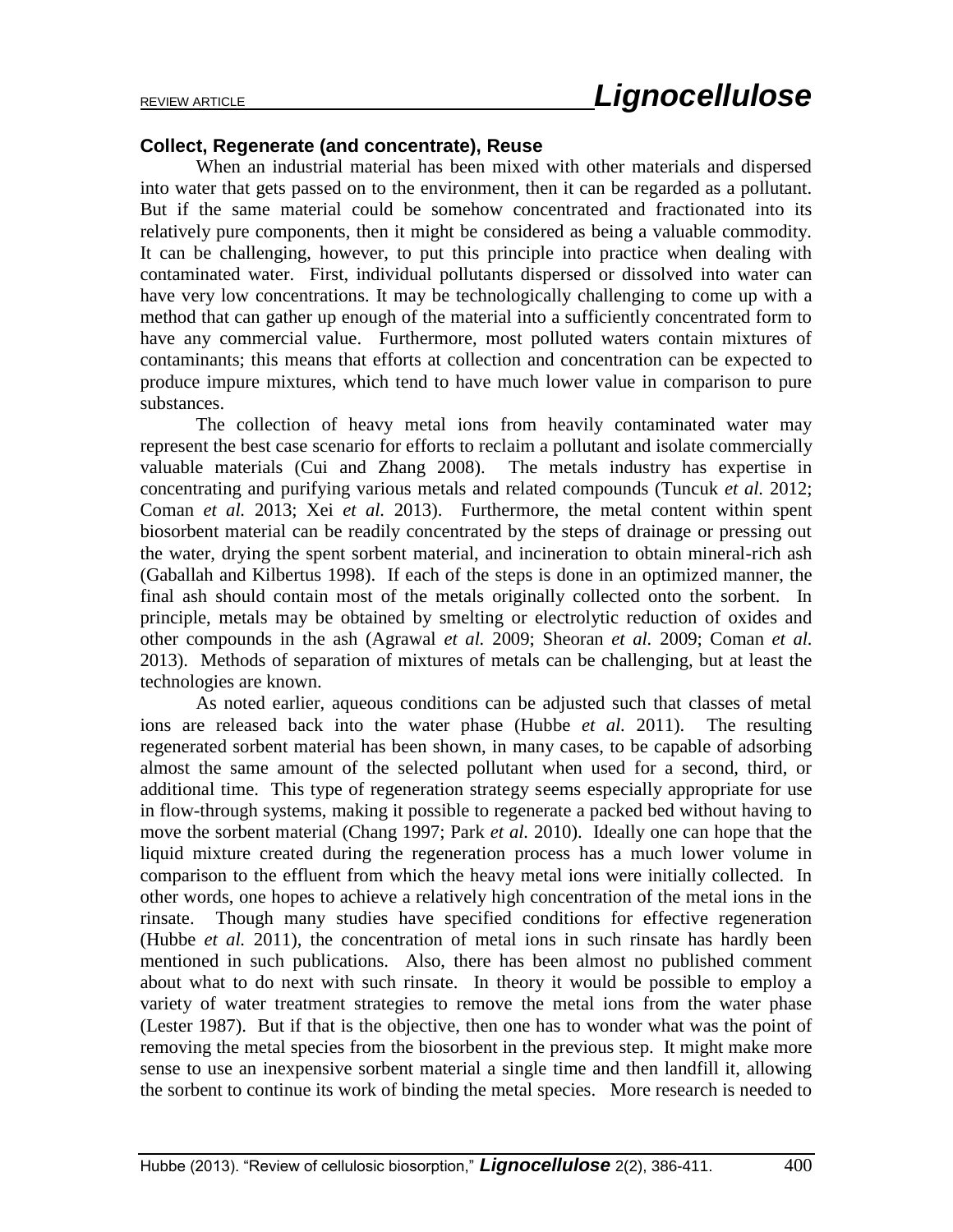evaluate the long-term stability of such binding under the conditions of landfilling (Prechthai *et al.* 2008).

Dyes probably represent the worst-case scenario with respect to their collection from polluted water and subsequent re-use. The human eye can be extremely effective in discriminating minor differences in the coloration of manufactured objects. That means that any commercial dyestuffs need to be prepared in a highly reproducible way. The most successful strategies to redissolve dyes after their collection onto cellulosic material involve adjustments in pH (Jain *et al.* 2010; Hubbe *et al.* 2012). However, such approaches are typically only partially successful in releasing the dye into the solution phase, and the approach makes sense only in the case of dyes that are strongly acidic (to be released at high pH) or strongly basic (to be released at low pH). But that may be the easy part; there is no practical way to physically separate similar dyes of differing hue once they are present in the same aqueous mixture.

In the case of oils, one can envision a process analogous to dry cleaning in which oils are extracted from spent biosorbent. Conventional dry cleaning is a costly process, and additional costs would be added if efforts were made to remove the oil from the drycleaning fluid. Perhaps the most promising systems that involve reclamation of oils from sorbent materials are those that are incorporated into skimmer technology for collection of recently-spilled petroleum from the water surface (Fingas 2011; Hubbe *et al.* 2013). In such cases there can be sufficiently high amounts of oil that it can be squeezed from the sorbent material (Choi *et al.* 1993; Silva-Tilak 2002). After separation of the oil and water phases, the oil content may have commercial value.

#### **Collect, Incinerate (and concentrate), Capture energy**

Various researchers have considered strategies in which the energy content of biosorbent material is at least partly recovered after its usage (Chouchene *et al.* 2012; Vanem *et al.* 2008). Such approaches can be justified, in many cases, by the fact that a relatively large amount of absorbent material may have been used to collect minor amounts of highly objectionable metals, dyes, or organic toxins from water. So rather than to expect to recover value from the collected pollutants, one turns ones attention to recovering value from the used absorbent.

One of the biggest challenges to recovering energy content from biosorbent materials involves the water-soaked nature of many such materials. The energy required to remove such water by some combination or draining, squeezing, and evaporation (with emphasis on evaporation) has been considered in a few studies (Chouchene *et al.* 2012; Jeguirim *et al.* 2012). One possible approach, which may minimize the amount of fuel energy needed to dry biosorbent materials in preparation for their incineration, involves spreading out the material to dry in the sunlight (Chouchene *et al.* 2012). This might be an excellent approach for applications in hot, low-humidity climates, but perhaps not well suited for north Mediterranean regions for which it has been initially investigated. Another possible strategy would be to employ a multiple-effect evaporator system to minimize the amount of steam that is needed to concentrate the material and get it ready for final evaporation of the remaining water (Kumar *et al.* 2013). This type of system is widely used for recovery of chemicals used in the pulping of wood for use in paper manufacture.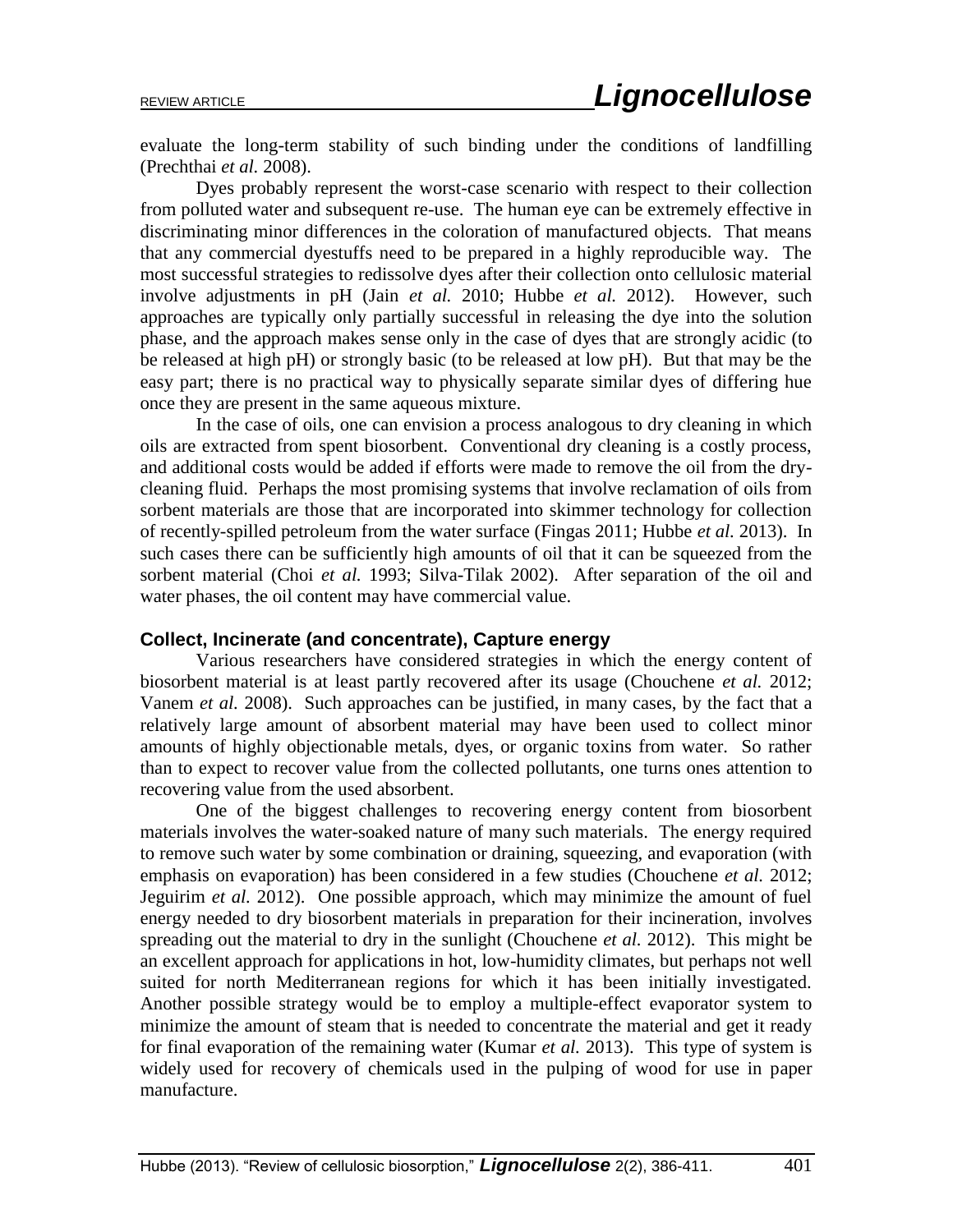A particular challenge of schemes relying upon incineration is the tendency of certain substances to either foul the incineration equipment or to raise the likelihood of gaseous or airborne particulate pollution problems. As a large and visible source of smoke and other toxic substances (Valerio 2010; Tsai and Wu 2013), incineration operations are likely targets of regulation, fines, and litigation. If a sorbent has been exposed to salt water during its use, perhaps due to collection of spilled oil from seawater, then the salt not only can be corrosive to process equipment but also can become part of the smoke (Viklund *et al.* 2013). Such problems can be overcome, for instance by use of scrubber technologies (Le Cloirec 2012), and by advanced metallurgy (Milos *et al.* 2012), but such fixes can be expensive.

## **Collect and Biodegrade**

A third main approach to dealing with used biosorbent materials involves biodegradation. Though biodegradation can be regarded as being a natural process, the conditions can be set up in such a way as to speed up the process and to minimize the generation of unwanted gaseous species. Three major classes of such treatment are composting, conventional secondary treatment of wastewater, and anaerobic digestion. Though each of these kinds of treatment has been well studied, relatively little attention has been paid to their applications to consume or decontaminate spent biosorbent materials after their use.

Composting can be defined as a controlled process of aerobic decomposition of damp material in which conditions allow for a substantial rise in temperature, thus increasing the rate of biodegradation (Hubbe *et al.* 2010). By placing the degradable material in a sufficiently large pile, the heat generated by microbial metabolism can be sufficient to maintain the pile at temperatures that are ideal for various classes of microbes. Enzymes released by fungal and bacterial species naturally present in the materials can proliferate and help to break down the lignocellulosic matter. The goal of a typical composting operation is to (a) eliminate any toxic, odorous, or disease-generating substances, (b) reduce the amount of material, and (c) to end up with a humus-rich mixture that can enhance the fertility and water-holding ability of soil. In particular, break-down products of the slow-to-decompose lignin components of wood, *i.e.* the humus, is known to hold strongly to both water molecules and essential minerals (Selim and Zhang 2013).

The relationship between composting processes and polluting substances has attracted relatively little attention from researchers (Semple *et al.* 2001; Purnomo *et al.* 2011). Perhaps this is because the incorporation of serious pollutants into a composting process is viewed as being contrary to the goal of producing a high-quality amendment for healthy soil. Also, there may be reluctance among some technologists to seriously consider using a process that is more often associated with organic gardening. Since the humus within compost tends to resist further aerobic breakdown (Hubbe *et al.* 2010), one can expect it to remain in the soil (or landfill), binding heavy metals and/or hydrophobic materials, for many decades into the future. However, research to back up such expectations is needed. Key questions to be addressed in such research are as follows: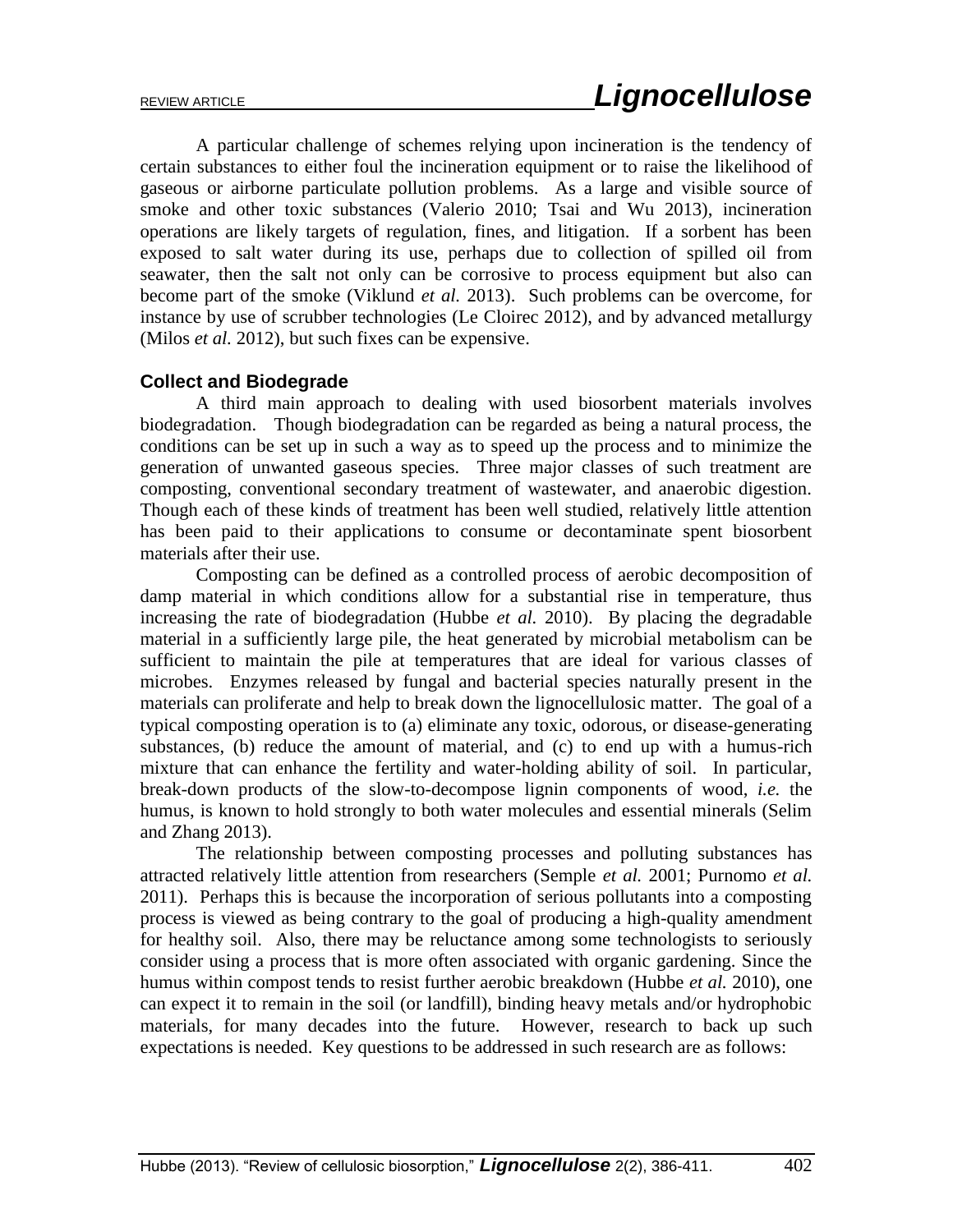- Even before composting, is the pollutant already being held with sufficient permanency as to preclude significant toxic effects and to call into question the need for the proposed composting treatment?
- Can conventional composting processes reduce the toxic or other adverse environmental effects of the pollutants in addition to the known ability of composting to minimize present and future emission of greenhouse gases from the organic matter?
- Does the compost resulting from processing of spent biosorbent need to be excluded from certain uses, such as the conditioning of soils to be used for the growing of food crops?

Conventional secondary treatment of wastewater is similar to composting with respect to its reliance on aerobic microbes – as well as the enzymes released from the microbes – to break down various organic molecules. What is different is that everything takes place under water during secondary wastewater treatment. Some of the biological sludge that is generated during such processing, the so-called activated sludge, usually is recirculated to the next incoming batch of wastewater to be treated (Ni and Yu 2012). In that way the operators are able to inoculate each batch with a diverse population of bacteria and fungi, allowing for the efficient breakdown of such species as hemicellulose, starches, *etc.* But certain dye species are known to be resistant to biodegradation (Khan *et al.* 2013). In some cases it is this very resistance to biodegradation that has prompted technologists to consider biosorption in the first place. So it may in the end make more sense to carry out the conventional wastewater treatment first and then to employ biosorption as a follow-up, polishing treatment to reduce the remaining concentrations of dissolved pollutants to very low levels.

Anaerobic digestion is the other main strategy that needs to be considered seriously as a way of dealing with spent biosorbent. Such treatment can offer effective detoxification of many toxic organic compounds (van der Zee and Villaverde 2005; Hwang *et al.* 2007). By using anaerobic digestion it is also possible to collect flammable byproduct gases such as hydrogen and methane, which then can be used in place of fossil fuels. Such research could be extended to consider what happens when such pollutants are to be treated while they remain adsorbed on the surface of a biosorbent, upon which they have been collected. A question to figure out is whether the presence of cellulosebased material during anaerobic treatment might either promote or interfere with the desired chemical transformations.

## **CLOSING STATEMENTS**

The adsorption of pollutants such as heavy metals, dyes, and spilled oils onto cellulose-based materials appears to be a promising approach with good prospects for more widespread usage in years ahead. But there are a great many questions that await the attention of researchers. In particular, more work is needed to determine the most appropriate way of dealing with such sorbent materials after the target pollutants have been removed from the water. Modification of cellulose-based materials appears to be an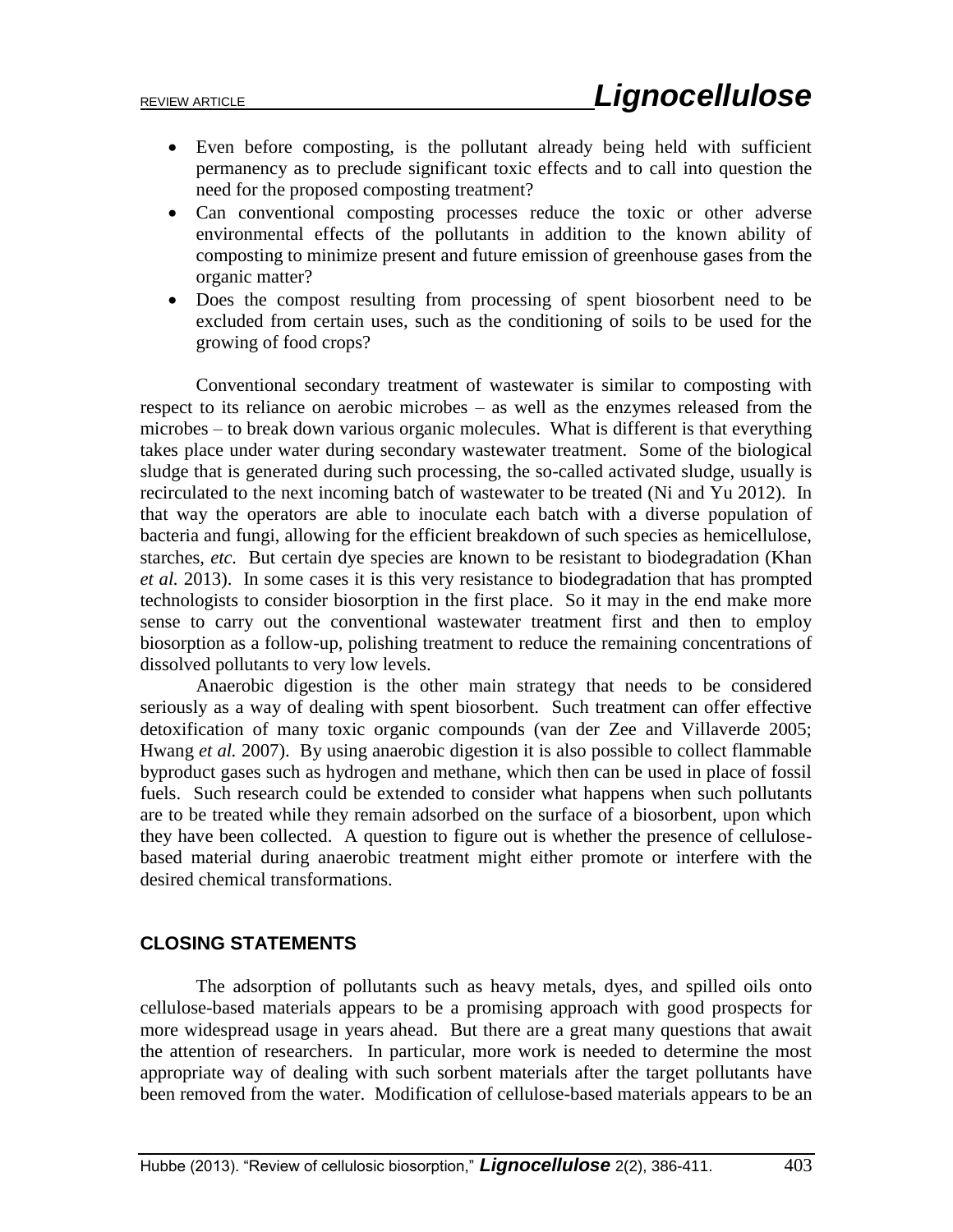effective strategy to improve their effectiveness for reducing water-borne pollutants to very low concentrations. Each such modification needs to be scrutinized relative to the net environmental impacts. Technologists and entrepreneurs need also to consider the possibility that certain as-received cellulosic materials often can outperform various other modified sorbents. In other cases, modest steps such as heat treatment or oxidation can have potential to yield large benefits in terms of pollution control that more than compensate for the environmental costs associated with the treatments themselves.

# **REFERENCES CITED**

- Acemioǧlu, B., Kertmen, M., Diǧrak, M., and Alma, M. H. (2010). "Use of *Aspergillus wentii* for biosorption of methylene blue from aqueous solution," *African J. Biotechnol*. 9(6), 874-881.
- Agrawal, A., Kumar, V., and Pandey, B. D. (2006). "Remediation options for the treatment of electroplating and leather tanning effluent containing chromium - A review," *Mineral Processing Extrac. Metall. Rev*. 27(2), 99-130.
- Agrawal, A., Kumari, S., and Sahu, K. K. (2009). "Iron and copper recovery/removal from industrial wastes: A review," *Indust. Eng. Chem. Res*. 48(13), 6145-6161.
- Aguilera, F., Mendez, L., Pasaro, E., and Laffon, B. (2010). "Review of the effects of exposure to spilled oils on human health," *J. Appl. Toxicol*. 30(4), 291-301.
- Ahluwalia, S. S., and Goyal, D. (2005). "Microbial and plant derived biomass for removal of heavy metals from waste water," *Bioresour. Technol*. 98, 2243-2257.
- Aksu, Z., Açikel, U., Kabasakal, E., and Tezer, S. (2002). "Equilibrium modeling of individual and simultaneous biosorption of chromium(VI) and nickel(II) onto dried activated sludge," *Water Res*. 36(12), 3063-3073.
- Aksu, Z., Acikel, U., and Kutsal, T. (1997). "Application of multicomponent adsorption isotherms to simultaneous biosorption of iron(III) and chromium(VI) on *C. vulgaris*," *J. Chem. Technol. Biotechnol*. 70(4), 368-378.
- Aksu, Z., Ertugrul, S., and Donmez, G. (2010). "Methylene blue biosorption by *Rhizopus arrhizus*: Effect of SDS (sodium dodecylsulfate) surfactant on biosorption properties," *Chem. Eng. J*. 158(3), 474-481.
- Aksu, Z., and Donmez, G. (2006). "Binary biosorption of cadmium(II) and nickel(II) onto dried *Chlorella vulgaris*: Co-ion effect on mono-component isotherm parameters," *Process Biochem*. 41(4), 860-868.
- Al-Degs, Y. S., Khraisheh, M. A. M., Allen, S. J., Ahmad, M. N., and Walker, G. M. (2007). "Competitive adsorption of reactive dyes from solution: Equilibrium isotherm studies in single and multisolute systems," *Chem. Eng. J*. 128(2-3), 163-167.
- Babel, S, and Kurniawan, T. A. (2004). "Cr(VI) removal from synthetic wastewater using coconut shell charcoal and commercial activated carbon modified with oxidizing agent and/or chitosan," *Chemosphere* 54(7), 951-967.
- Baillet, F., Magnin, J.-P., Cheruy, A., and Ozil, P. (1998). "Chromium precipitation by the acidophilic bacterium *Thiobacillus ferrooxidans*," *Biotechnology Letters* 20(1), 95-99.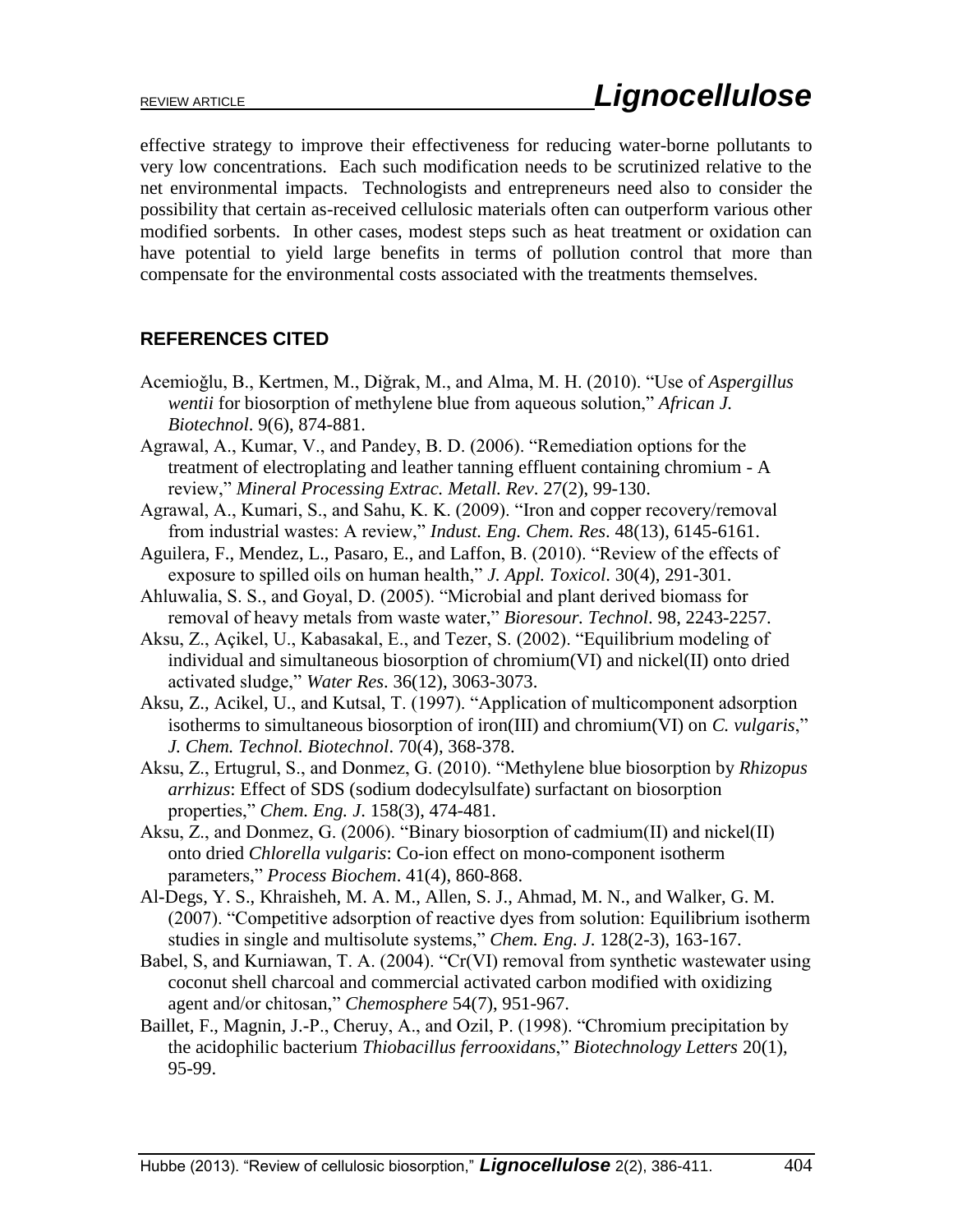- Barakat, M. A. (2011). "New trends in removing heavy metals from industrial wastewater," *Arabian J. Chem.* 4(4), 361-377.
- Bishnoi, N. R., and Garima. (2005). "Fungus An alternative for bioremediation of heavy metal containing wastewater: A review," *J. Sci. Indus. Res*. 64(2), 93-100.
- Carro, D., Delgado, J., Vazquez, A., Barrientos, V., and Juncosa, R. (2008). "Final disposal of the wastes associated with the oil spill of the tanker prestige through its stabilization with quicklime and granite fines," *Soil Sediment Contam*. 17(4), 393- 410.
- Chadlia, A., and Farouk, M. M. (2007). "Removal of basic blue 41 from aqueous solution by carboxymethylated *Posidonia oceanica*," *J. Appl. Poly. Sci*. 103(2), 1215-1225.
- Chadlia, A., Mohamed, K., Najah, L., and Farouk, M. M. (2009). "Preparation and characterization of new succinic anhydride grafted *Posidonia* for the removal of organic and inorganic pollutants," *J. Hazardous Mater*. 172(2-3), 1579-1590.
- Chang, J. S., Law, R., and Chang, C. C. (1997). "Biosorption of lead, copper and cadmium by biomass of *Pseudomonas aeruginosa* PU21," *Water Research* 31(7), 1651-1658.
- Chen, T. Y., Chiu, M. S., and Weng, C.-N. (2006). "Derivation of the generalized Young-Laplace equation of curved interfaces in nanoscaled solids," *J. Appl. Physics* 100(7), article. No. 074308.
- Chew, J. J., and Doshi, V. (2011). "Recent advances in biomass pretreatment Torrefaction fundamentals and technology," *Renewable and Sustainable Energy Reviews* 15(8), 4212-4222.
- Choi, H.-M., and Cloud, R. M. (1992). "Natural sorbents in oil spill cleanup," *Environ. Sci. Technol.* 26(4), 772-776.
- Choi, H.-M., Kwon, H.-J., and Moreau, J. P. (1993). "Cotton nonwovens as oil spill cleanup sorbents," *Textile Res. J*. 63, 211-218.
- Chouchene, A., Jeguirim, M., Trouve, G., Favre-Reguillon, A., and Le Buzit, G. (2010). "Combined process for the treatment of olive oil mill wastewater: Absorption on sawdust and combustion of the impregnated sawdust," *Bioresour. Technol*. 101(18), 6962-6971.
- Chowdhury, Z. Z., Abd Hamid, S. B., Das, R., Hassan, M. R., Zain, S. M., Khalid, K., and Uddin, M. N. (2013). "Preparation of carbonaceous adsorbents from lignocellulosic biomass and their use in removal of contaminants from aqueous solution," *BioResources* 8(4), 6523-6555.
- Coman, V., Robotin, B., and Ilea, P. (2013). "Nickel recovery/removal from industrial wastes: A review," *Resources Conserv. Recyc*. 73, 229-238.
- Cui, J. R., and Zhang, L. F. (2008). "Metallurgical recovery of metals from electronic waste: A review," *J. Hazardous Mater*. 158(2-3), 228-256.
- da Silva, L. G., Ruggiero, R., Gontijo, P. D, Pinto, R. B., Royer, B., Lima, E. C., Fernandes, T. H. M., and Calvete, T. (2011). "Adsorption of Brilliant Red 2BE dye from water solutions by a chemically modified sugarcane bagasse lignin," *Chem. Eng. J.* 168, 620-628.
- De Hoces, M. C., Vicente, I. D. A., Rico, I. L. R., Falcon, M. F. C., and Martin-Lara, M. A. (2011). "Life cycle assessment on producing a heavy metals biosorbent from sugarcane bagasse," *Desalination and Water Treatment* 30, 272-277.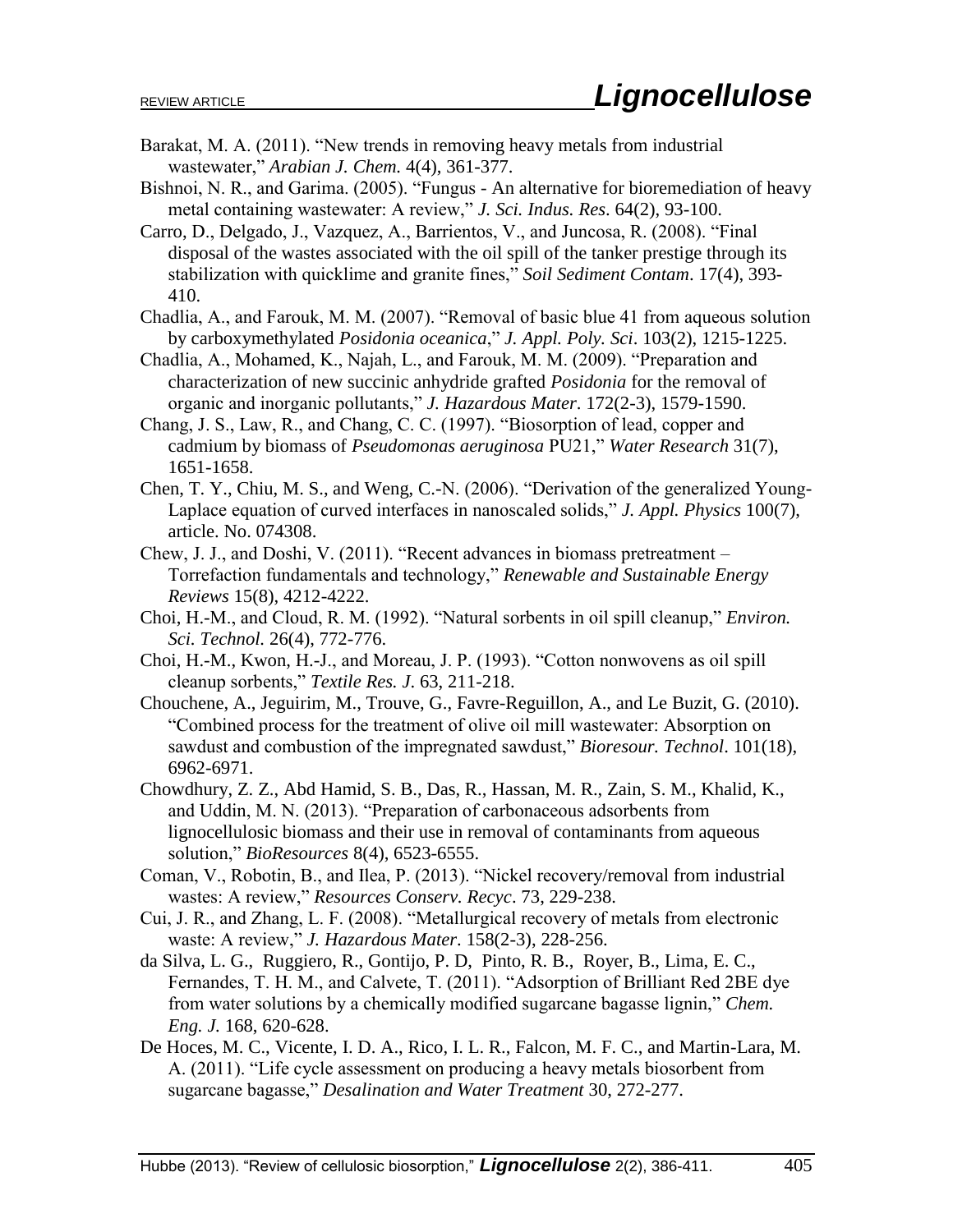- DeLaune, R. D., Wright, A. L. (2011). "Projected impact of Deepwater Horizon oil spill on US Gulf Coast wetlands," *Soil Sci. Soc. Amer. J*. 75(5), 1602-1612.
- Demirbas, A. (2008). "Heavy metal adsorption onto agro-based waste materials: A review," *J. Hazardous Mater*. 157(2-3), 220-229.
- Dias, J. M., Alvim-Ferraz, M. C. M., Almeida, M. F., Rivera-Utrilla, J., and Sanchez-Polo, M. (2007). "Waste materials for activated carbon preparation and its use in aqueous-phase treatment: A review," *J. Environ. Manag*. 85(4), 833-846.
- Dundar, T., Buyuksari, U., Avci, E., and Akkilic, H. (2012). "Effect of heat treatment on the physical and mechanical properties of compression and opposite wood of black pine," *BioResources* 7(4), 5009-5018.
- El Ghali, A., Baouab, M. H. V., and Roudesli, M. S. (2010). "*Stipa tenacessima* L cationized fibers as adsorbent of anionic dyes," *J. Appl. Polymer Sci*. 116(6), 3148- 3161.
- EPA (2013). "Greenhouse gas equivalencies calculator," http://www.epa.gov/cleanenergy/energy-resources/calculator.html
- Fingas, M. (2011). *Oil Spill Science and Technology*, Elsevier, Amsterdam.
- Foglarova, M., Prokop, J., and Milichovsky, M. (2009). "Oxidized cellulose: An application in the form of sorption filter materials," *J. Appl. Polymer Sci*. 112(2), 669- 678.
- Freundlich, H. M. F. (1907). "Über die Adsorption in Lösungen," *Zeitschrift fur Physikalische Chemie* (Leipzig). A 57, 385-470.
- Fu, F. L., and Wang, Q. (2011). "Removal of heavy metal ions from wastewater: A review," *J. Environ. Manag.* 92(3), 407-418.
- Gaballah, I., and Kilbertus, G. (1998). "Recovery of heavy metal ions through decontamination of synthetic solutions and industrial effluents using modified barks," *Journal of Geochemical Exploration* 62(1-3), 241-286.
- Gadd, G. M. (2009). "Biosorption: Critical review of scientific rationale, environmental importance and significance for pollution treatment," *J. Chem. Technol. Biotech*. 84(1), 13-28.
- Gao, Y., Zhou, Y. T., Zhang, X. L., Zhang, L. P., and Qu, P. (2012). "Synthesis and characteristics of graft copolymers of poly(butyl acrylate) and cellulose fiber with ultrasonic processing as a material for oil absorption," *BioResources* 7(1), 135-147.
- Gong, R., Jin, Y., Chen, F., and Chen, J. (2006). "Enhanced malachite green removal from aqueous solution by citric acid modified rice straw," *J. Hazard Mater. B* 137, 865-870.
- Gupta, V. K., Mohan, D., Sharma, S., and Park, K. T. (1999). "Removal of chromium (VI) from electroplating industry wastewater using bagasse fly ash – A sugar industry waste material," *The Environmentalist* 19, 129-136.
- Gyurcsik, B., and Nagy, L. (2000). "Carbohydrates as ligands: Coordination equilibria and structure of the metal complexes," *Coordination Chem. Rev.* 203, 81-149.
- Ho, Y. S., and McKay, G. (1999). "Competitive sorption of copper and nickel ions from aqueous solution using peat," *Adsorption* 5(4), 409-417.
- Ho, Y. S., Ng, J. C. Y., and McKay, G. (2000b). "Kinetics of pollutant sorption by biosorbents: Review," *Separ. Purif. Methods* 29(2), 189-232.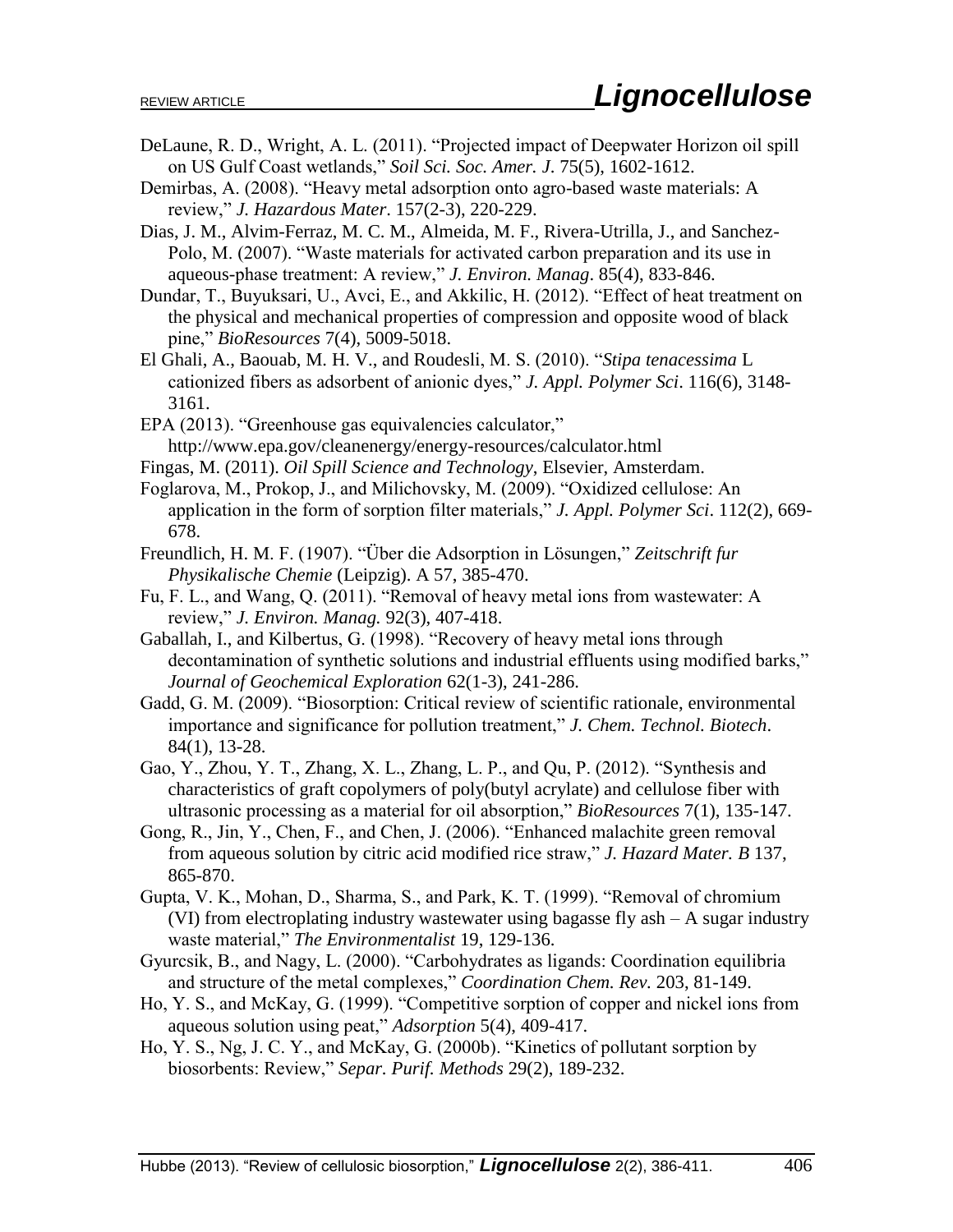- Hubbe, M. A., Beck, K. R., O'Neal, W. G., and Sharma, Y. C. (2012). "Cellulosic substrates for removal of pollutants from aqueous systems: A review. 2. Dyes," *BioResources* 7(2), 2592-2687.
- Hubbe, M. A., Hasan, S. H., and Ducoste, J. J. (2011). "Cellulosic substrates for removal of pollutants from aqueous systems: A review. 1. Metals," *BioResources* 6(2), 2161- 2287.
- Hubbe, M. A., Nazhad, M., and Sánchez, C. (2010). "Composting as a way to convert cellulosic biomass and organic waste into high-value soil amendments: A review," *BioResources* 5(4), 2808-2854.
- Hubbe, M. A., Rojas, O. J., Fingas, M., and Gupta, B. S. (2013). "Cellulosic substrates for removal of pollutants from aqueous systems: A Review. 3. Spilled oil and emulsified organic liquids," *BioResources* 8(2), 3038-3097.
- Hunger, K. (ed.) (2003), *Industrial Dyes: Chemistry, Properties, Applications*, Wiley-VCH, Weinheim, Germany.
- Hwang, H.-M., Hu, X., and Zhao, X. (2007). "Enhanced bioremendiation of polycyclic aromatic hydrocarbons by environmentally friendly techniques," *J. Environ. Sci. Health. Pt. C – Enviorn. Carcinogen. Ecottox. Revs*. 25(4), 313-352.
- Jain, S., and Jayaram, R. V. (2010). "Removal of basic dyes from aqueous solution by low-cost adsorbent: Wood apple shell (*Feronia acidissima*)," *Desalination* 250(3), 921-927.
- Jeguirim, M., Chouchène, A., Réguillon, A. F., Trouvé, G., and Le Buzit, G. (2012). "A new valorisation strategy of olive mill wastewater: Impregnation on sawdust and combustion," *Resources, Conservation and Recycling* 59, 4-8.
- Karnitz, O., Gurgel, L. V. A., and Gil, L. F. (2010). "Removal of Ca(II) and Mg(II) from aqueous single metal solutions by mercerized cellulose and mercerized sugarcane bagasse grafted with EDTA dianhydride (EDTAD)," *Carbohydrate Polymers* 79(1), 184-191.
- Khan, R., Bhawana, P., and Fulekar, M. H. (2013). "Microbial decolorization and degradation of synthetic dyes: A review," *Revs. Environ. Sci. Biotech*. 12(1), 75-97.
- Klasson, K. T., Wartelle, L. H., Rodgers, J. E., and Lima, I. M. (2009). "Copper(II) adsorption by activated carbons from pecan shells: Effect of oxygen level during activation," *Indus. Crops Prod*. 30(1), 72-77.
- Korhonen, J. T., Kettunen, M., Ras, R. H. A., and Ikkala, O. (2011). "Hydrophobic nanocellulose aerogels as floating, sustainable, reusable, and recyclable oil absorbents," *ACS Appl. Mater. Interfaces* 3(6), 1813-1816.
- Kriaa, A., Hamdi, N., and Srasra, E. (2011). "Adsorption studies of Methylene Blue dye on Tunisian activated lignin," *Russian J. Phys. Chem. A* 82(2), 279-287.
- Kumar, D., Kumar, V., and Singh, V. P. (2013). "Modeling and dynamic simulation of mixed feed multi-effect evaporators in paper industry," *Appl. Math. Modelling* 37, 384-397.
- Kumar, S. (2011). "Composting of municipal solid waste," *Critical Rev. Biotechnol.* 31(2), 112-136.
- Kutnar, A., Kricej, B., Pavlic, M., and Petric, M. (2013). "Influence of treatment temperature on wettability of Norway spruce thermally modified in vacuum," *J. Adhes. Sci. Technol.* 27(9), 963-972.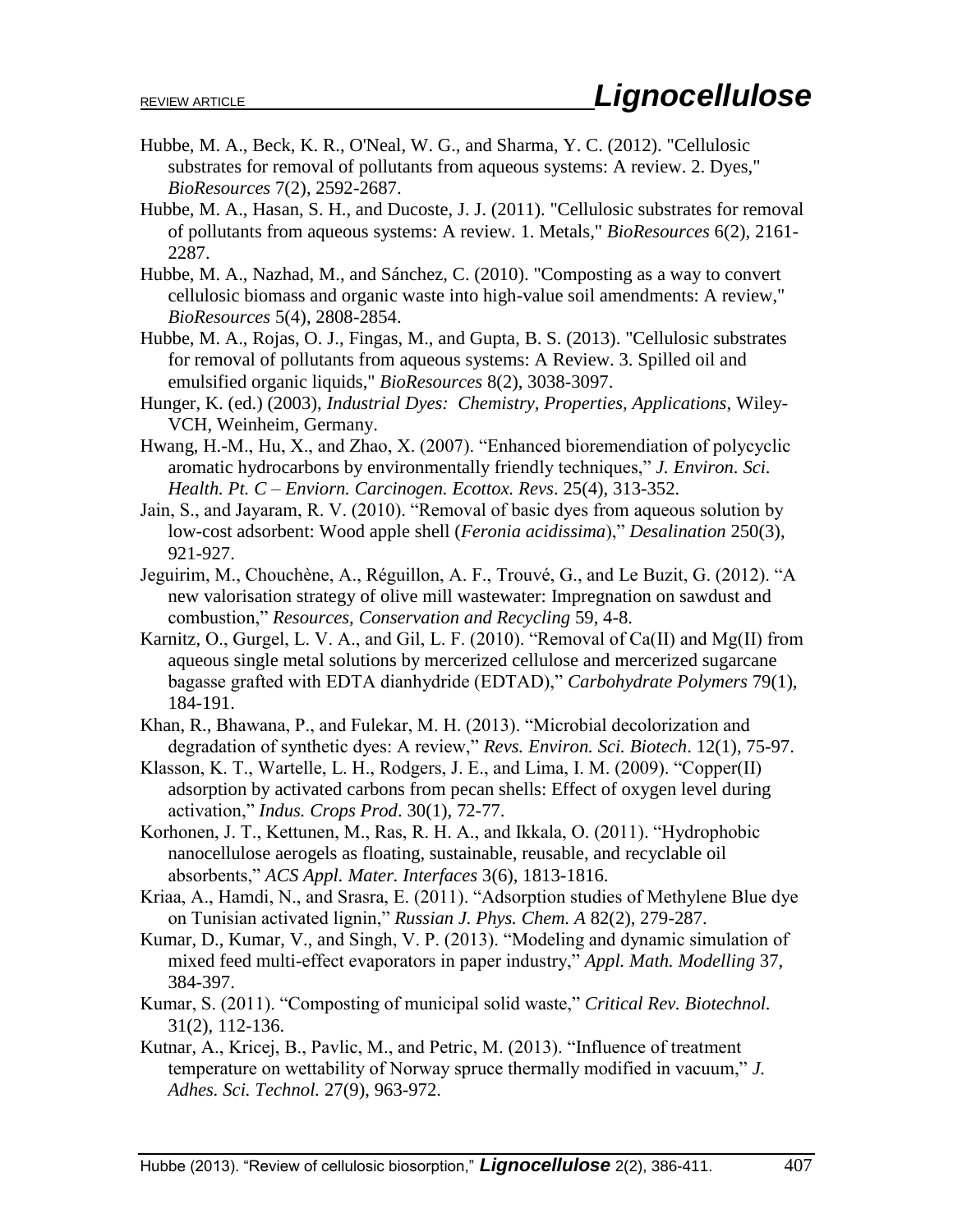- Lagergren, S. (1898). "About the theory of so-called adsorption of soluble substances," *K. Sven. Vetenskapsakad. Handl*. 24, 1-39.
- Langmuir, I. (1918). "The adsorption of gases on plane surface of glass, mica and platinum," *J. Am. Chem. Soc*. 40, 1361-1403.
- Lebek, J., and Wardas, W. (1996). "Adsorption of some textile dyes on post-vanillin lignin during its precipitation," *Cellulose Chem. Technol*. 30(3-4), 213-221.
- Le Cloirec, P. (2012). "Treatments of polluted emissions from incinerator gases: A succinct review," *Revs. Environ. Sci. Biotech*. 11(4), 381-392.
- Lester, J. N. (1987). *Heavy Metals in Wastewater and Sludge Treatments Processes*, (ed.), CRC Press, Boca Raton, FL.
- Leyva-Ramos, R., Bernal-Jacome, L. A., Guerrero-Coronado, R. M., and Fuentes-Rubio, L. (2001). "Competitive adsorption of Cd(II) and Zn(II) from aqueous solution onto activated carbon," *Separ. Sci. Technol*. 36(16), 3673-3687.
- Li, X. Y., Zhang, L. W., and Wang, C. W. (2012). "Review of disposal of concentrate streams from nanofiltration (NF) or reverse osmosis (RO) membrane process," *Adv. Environ. Sci. Eng.*, book ser. *Advanced Materials Research*, 518-523, 3470-3475.
- Likon, M., Cernec, F., Svegl, F., Saarela, J., and Zimmie, T. F. (2011). "Papermill industrial waste as a sustainable source for high efficiency absorbent production," *Waste Manag*. 31(6), 1350-1356.
- Lim, T. T., and Huang, X. F. (2007). "Evaluation of kapok (*Ceiba pentandra* (L.) Gaertn.) as a natural hollow hydrophobic-oleophilic fibrous sorbent for oil spill cleanup," *Chemosphere* 66(5), 955-963.
- Loukidou, M. X., Karapantsios, T. D., Zouboulis, A. I., and Matis, K. A. (2004). "Diffusion kinetic study of cadmium (II) biosorption by *Aeromonas caviae*," *J. Chem. Technol. Biotechnol.* 79(7), 711-719.
- Lusth, H., Gradin, P. A., and Hellstrom, L. M. (2013). "A theoretical model of the prediction of energy consumption during the chipper canter process," *Nordic Pulp Paper Res. J.* 28(2), 211-215.
- Lyubchik, S. I., Lyubchik, A. I., Galushko, O. L., Tikhonova, L. P., Vital, J., Fonseca, I. M., and Lyubchik, S. B. (2004). "Kinetics and thermodynamics of the Cr(III) adsorption on the activated carbon from co-mingled wastes," *Colloids Surf. A – Physicochem. Eng. Aspects* 242(1-3), 151-158.
- Malkoc, E., and Nuhoglu, Y. (2007). "Potential of tea factory waste for chromium(VI) removal from aqueous solutions: Thermodynamic and kinetic studies," *Separ. Purif. Technol.* 54(3), 291-298.
- Malkoc, E., Nuhoglu, Y., and Abali, Y. (2006a). "Cr(VI) adsorption by waste acorn of *Quercus ithaburensis* in fixed beds: Prediction of breakthrough curves," *Chem. Eng. J.* 119(1), 61-68.
- Martínez, M., Miralles, N., Hidalgo, S., Fiol, N., Villaescusa, I., and Poch, J. (2006a). "Removal of lead(II) and cadmium(II) from aqueous solutions using grape stalk waste," *J. Hazard. Mater. B* 133, 203-211.
- McKay, G., and Ho, Y. S. (1999). "Pseudo-second order model for sorption processes," *Process. Biochem*. 34, 451-465.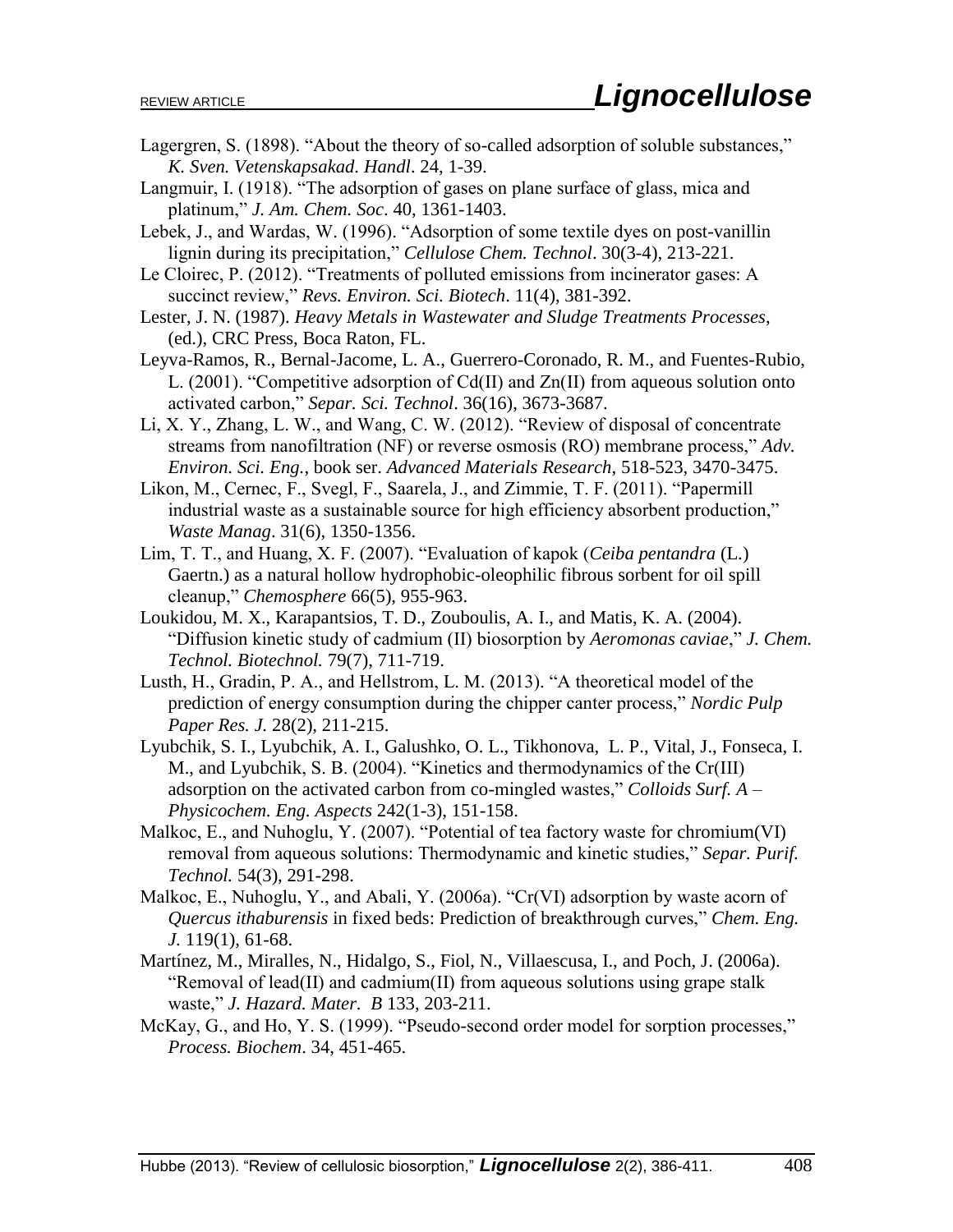- Milos, L., Salai, M., and Pacurar, C. (2012). "Behaviour of performance materials at corrosion media from the burning wastes," *Revista de Chimie* 63(11), 1172-1175 (2012).
- Mohan, D., and Pittman, C. U. (2006). "Activated carbons and low cost adsorbents for remediation of tri- and hexavalent chromium from water," *J. Hazardous Mater.* 137(2), 762-811.
- Ni, B. J., and Yu, H.-Q. (2012). "Microbial products of activated sludge in biological wastewater treatment systems: A critical review," *Crit. Revs. Environ. Sci. Technol*. 42(2), 187-223.
- O'Connell, D. W., Birkinshaw, C., and O'Dwyer, T. F. (2008). "Heavy metal adsorbents prepared from the modification of cellulose: A review," *Bioresour. Technol*. 99(15), 6709-6724.
- Padgett, J. M. (2009). "Biodegradability of wood products under simulated landfill conditions," PhD Thesis, North Carolina State University.
- Page, D. (1993). "A quantitative theory of the strength of wet webs," *J. Pulp Paper Sci.* 19(4), J175-J176.
- Park, D., Lim, S.-R., Yun, Y.-S., and Park, J. M. (2008a). "Development of new Cr(VI) biosorbent from agricultural biowaste," *Bioresour. Technol*. 99(18), 8810-8818.
- Park, D., Yun, Y. S., Kim, J. Y., and Park, J. M. (2008b). "How to study  $Cr(VI)$ biosorption: Use of fermentation waste for detoxifying Cr(VI) in aqueous solution," *Chem. Eng. J*. 136(2-3), 173-179.
- Park, D., Yun, Y. S., and Park, J. M. (2010). "The past, present, and future trends of biosorption," *Biotechnol. Bioproc. Eng*. 15(1), 86-102.
- Payne, K. C., Jackson, C. D., Aizpurua, C. E., Rojas, O. J., and Hubbe, M. A. (2012). "Oil spills abatement: Factors affecting oil uptake by cellulosic fibers," *Environ. Sci. Technol*. 46(14), 7725-7730.
- Peterlin, S., Drnovsek, T., Perdih, A., and Dolenc, D. (2009). "Dyeing of papermaking fibers with dyes of various structural types as a means for fiber characterization," *Acta Chimica Slovenica* 56(2), 418-425.
- Plappally, A. K., and Lienhard, J. H. (2012). "Energy requirements for water production, treatment, end use, reclamation, and disposal," *Renewable & Sustainable Energy Reviews* 16(7), 4818-4848.
- Porter, J. J. (1993). "Applied dyeing theory Interpretation of sorption isotherms for mixtures of direct dyes on cellulose," *Textile Chemist and Colorist* 25(2), 27-37.
- Prechthai, T., Parkpian, P., and Visvanathan, C. (2008). "Assessment of heavy metal contamination and its mobilization from municipal solid waste open dumping site," *J. Hazard. Mater.* 156, 86-94.
- Purnomo, A. S., Mori, T., Kamei, I., and Kondo, R. (2011). "Basic studies and applications on bioremediation of DTT: A review," *Intl. Biodeter. Biodegrad.* 65(7), 921-930.
- Rai, H. S., Bhattacharyya, M. S., Singh, J., Bansal, T. K., Vats, P., and Banerjee, U. C. (2005). "Removal of dyes from the effluent of textile and dyestuff manufacturing industry: A review of emerging techniques with references to biological treatment," *Crit. Rev. Environ. Sci. Technol*. 35(3), 219-238.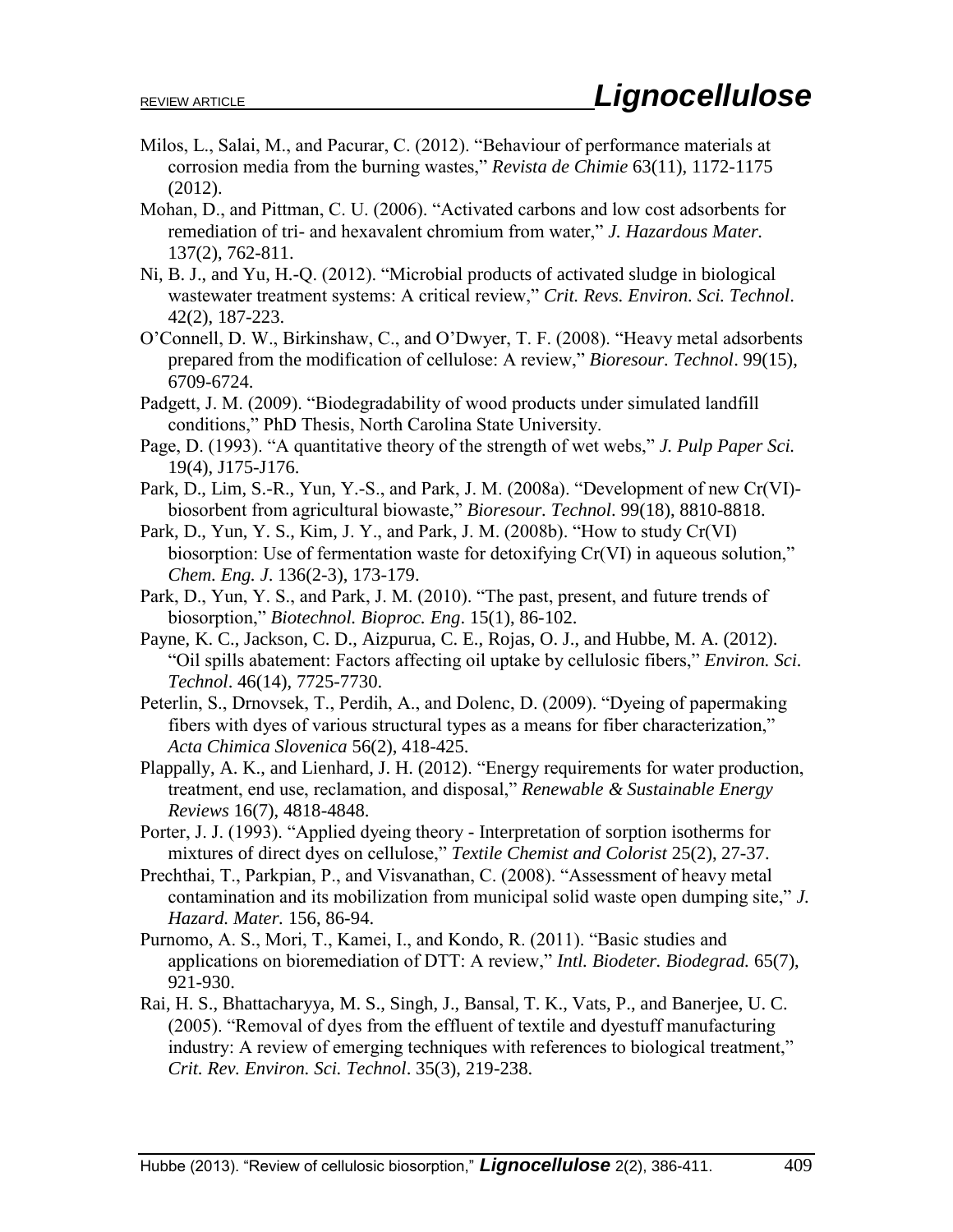- Rao, R. A. K., Rehman, F., and Kashifuddin, M. (2012). "Removal of Cr(VI) from electroplating wastewater using fruit peel of Leechi (*Litchi chenensis*)," *Desalination and Water Treatment* 49, 136-146.
- Ribeiro, T. M. H., Smith, R. W. and Rubio, J. (2000). "Sorption of oils by nonliving biomass of a *Salvinia* sp.," *Environ. Sci. Technol*. 34(24), 5201-5205.
- Sathasivam, K., and Haris, M. R. H. M. (2010). "Adsorption kinetics and capacity of fatty acid-modified banana trunk fibers for oil in water," *Water Air Soil Pollution* 213(1-4), 413-423.
- Selim, H. M., and Zhang, H. (2013). "Modeling approaches of competitive sorption and transport of trace metals and metalloids in soils: A review," *J. Environ. Qual*. 42(3), 640-653.
- Semple, K. T., Reid, B. J., and Fermor, T. R. (2001). "Impact of composting strategies on the treatment of soils contaminated with organic pollutants," *Environ. Pollut.* 112(2), 269-283.
- Sheng, P. X., Ting, Y. P., and Chen, J. P. (2007). "Biosorption of heavy metal ions (Pb, Cu, and Cd) from aqueous solutions by the marine alga *Sargassum* sp. in single- and multiple-metal systems," *Indus. Eng. Chem. Res*. 46(8), 2438-2444.
- Sheoran, V., Sheoran, A. S., and Poonia, P. (2009). "Phytomining: A review," *Minerals Eng.* 22(12), 1007-1019.
- Shoemaker, J. K., and Schrag, D. P. (2013). "The danger of overvaluing methane's influence on future climate change," *Climate Change* 120, 903-914.
- Silva-Tilak, V. (2002). "Method of oil cleanup using coconut coir pitch," US Pat. 6,391,120.
- Srivastava, V. C., Mall, I. D., and Mishra, I. M. (2006b). "Modelling individual and competitive adsorption of cadmium(II) and zinc(II) metal ions from aqueous solution onto bagasse fly ash," *Separ. Sci. Technol*. 41(12), 2685-2710.
- Stelte, W., Sanadi, A. R., Shang, L., Holm, J. K., Ahrenfeldt, J., and Henriksen, U. B. (2012). "Recent developments in biomass pelletization – A review," *BioResources* 7(3), 4451-4490.
- Stone, J. E., and Scallan, A. M. (1966). "Influence of drying on the pore structures of the cell wall," in: *Consolidation of the Paper Web*, Trans. Symp. Cambridge, Sept. 1965, F. Bolam (ed.), Tech. Sec. British Paper and Board Makers' Assoc. Inc, London, Vol. 1, 145-174.
- Stratton, R. A., and Colson, N. L. (1993). "Fiber wall damage during bond failure," *Nordic Pulp Paper Res. J*. 8(2), 245-249, 257.
- Sun, P., Shang, Z. X., Gai, G. S., Wu, C. B., and Yang, Y. F. (2012). "Research on pulverizing characteristic of woody biomass by cutting mill," *Powder Technol. Appl. IV*, in book ser. *Advanced Materials Research* 454, 261-267.
- Svecova, L., Spanelova, M., Kubal, M., and Guibal, E. (2006). "Cadmium, lead and mercury biosorption on waste fungal biomass issued from fermentation industry. 1. Equilibrium studies," *Sep. Purif. Technol*. 52(1), 142-153.
- Thirumalisamy, S., and Subbian, M. (2010). "Removal of methylene blue from aqueous solution by activated carbon prepared from the peel of *Cucumis sativa* fruit by adsorption," *BioResources* 5(1), 419-437.